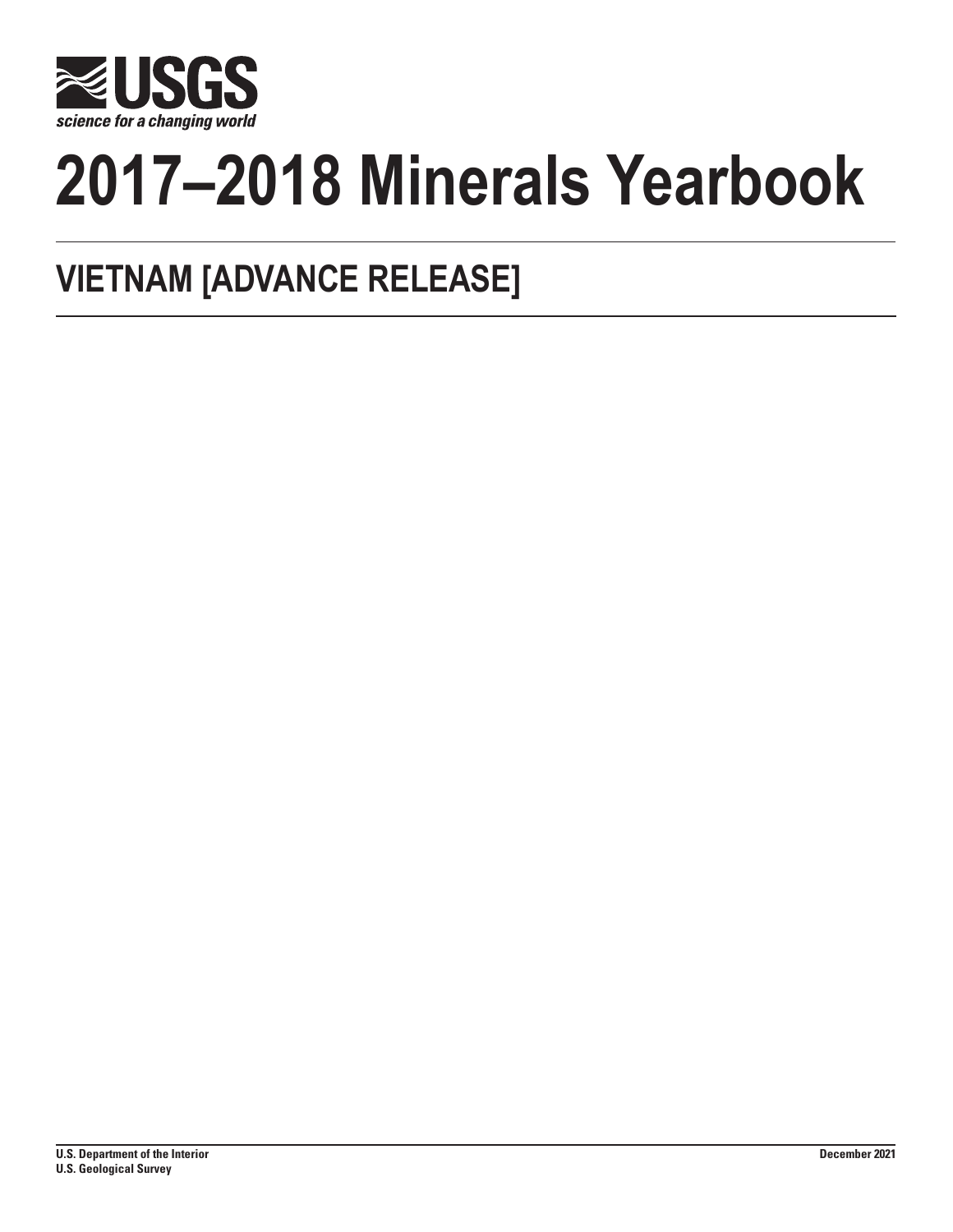# **The Mineral Industry of Vietnam**

# By Ji Won Moon

#### **Note: In this chapter, information for 2017 is followed by information for 2018.**

In 2017, Vietnam was the second-ranked producer of tungsten in the world, accounting for 8.0% of the world's production and 3.0% of the world's reserves. Vietnam was the fourth-ranked producer of fluorspar, accounting for 4.2% of global production and 1.9% of world reserves. Vietnam was the fifth-ranked producer of cement, accounting for 1.9% of global production; the seventh-ranked producer of rare earths, with 0.53% of global production and 18.3% of world reserves; and the ninthranked producer of bauxite, with 0.78% of global production and 12.3% of world reserves. Other minerals produced in the country included antimony, coal, natural gas, lead, manganese, phosphate rock, salt, tin, titanium minerals (ilmenite and leucoxene), and zircon. Vietnam also produced the following processed minerals: refined copper, rolled steel products, and refined tin and zinc. A complete list of mineral commodities produced in Vietnam is in table 1 (Bray, 2018, 2019; Gambogi, 2018, 2019; Shedd, 2018, 2019; Singerling, 2018; McRae, 2019; van Oss, 2019).

#### **Minerals in the National Economy**

The real gross domestic product (GDP) increased by 6.8% in 2017. The nominal GDP increased to \$224 billion<sup>1</sup> in 2017 from \$205 billion in 2016. The growth in the industrial and construction sectors was 8.0%; the service sector, 7.4%; and the agriculture sector, 2.9%. The manufacturing and construction subsectors accounted for 17% and 6.3% of the GDP, respectively, in 2017, and increased by 14% and 8.7%, respectively, compared with that of 2016. The mining subsector accounted for 6.6% of the GDP in 2017 and decreased by 7.1% compared with that of 2016, mainly because of decreases in the production of crude petroleum and coal. The mining and quarrying sector, which included mineral fuels and nonfuel minerals, maintained its output value of \$16.7 billion in 2017. The total estimated nominal GDP accounted for by the mining and quarrying sector decreased to 7.5% from 8.1% in 2016 (General Statistics Office of Vietnam, 2018b, p. 167, 171, 173, 174, 178).

#### **Government Policies and Programs**

The Vietnamese National Assembly adopted a new mineral law (2010 Mineral Law) in November 2010. It became effective as of July 2011 and replaced the 1996 Mineral Law (as amended in 2005). The 2010 Mineral Law supplemented the existing legal framework for mineral exploration and extraction, streamlined the licensing process, and imposed more stringent

financial conditions that must be satisfied to obtain mineral licenses (Thao and Harrison, 2017).

In March 2017, Decree No. 04/2017/ND–CP (Decree 4) replaced Decree No. 15/2011/ND–CP (Decree 15), which guaranteed the Government's financial support for 21 power projects and 2 mining projects. Decree 4 requires borrowers to satisfy additional financial obligations for the Government to support projects by issuing a Government Guarantee and Undertaking (Harrison, 2017).

In August 2017, the Deputy Prime Minister of Vietnam indicated that amendments to several laws would be approved. Among these were amendments to the law on value-added tax (VAT), in which exports "derived from natural resources or minerals where the total value of natural resources or minerals plus energy costs makes up at least 51% of the prime cost will be subject to [a] VAT" (Laws in Vietnam, 2017). However, natural resource extraction and mineral resource extraction projects licensed on or after July 1, 2016, or projects for investing in the production of goods produced from natural resources or minerals "where the total value of natural resources or minerals plus energy costs makes up at least 51% of the prime cost" are entitled to a VAT refund (Laws in Vietnam, 2017).

In November 2017, the Government issued Decree No. 126/2017/ND–CP (Decree 126), which replaced Decree No. 59/2011/ND–CP and went into effect on January 1, 2018. The Decree regulates the privatization of stateowned enterprises, when needed (Harrison and Nguyen, 2017).

#### **Production**

In 2017, metallic mineral production increased for lead (Pb content), by 463%; bauxite, 97%; alumina, 76%; pig iron, 63%; manganese (Mn content), 53%; raw steel, 47%; copper (smelter and refinery), 44% each; rolled steel products, 24%; and bismuth, 22%. Zircon production decreased by 43%, and nickel was not produced in 2017. For industrial minerals, production of phosphate rock (gross weight) and nitrogen (ammonia, N content) increased by 46% and 13%, respectively. Decreased production was reported for salt, by 34% and barite, 13%. For mineral fuel, estimated production of jet fuel increased by 24%; gasoline, 23%; and liquefied petroleum gas, 21%. Decreased production was reported for diesel, estimated by 16%, and crude petroleum, 10%. Data on mineral production are in table 1.

#### **Structure of the Mineral Industry**

The mineral industry is dominated by state-owned enterprises, such as Vietnam National Coal and Mineral Industries Holding Corp. Ltd. (VINACOMIN) and Dong Bac Corp. In parallel with the decrease in the portion of the GDP contributed by the

<sup>1</sup> Where necessary, values have been converted from Vietnamese dong (VND) to U.S. dollars (US\$) at an annual average exchange rate of VND22,370=US\$1.00 for 2017 and VND21,931=US\$1.00 for 2016.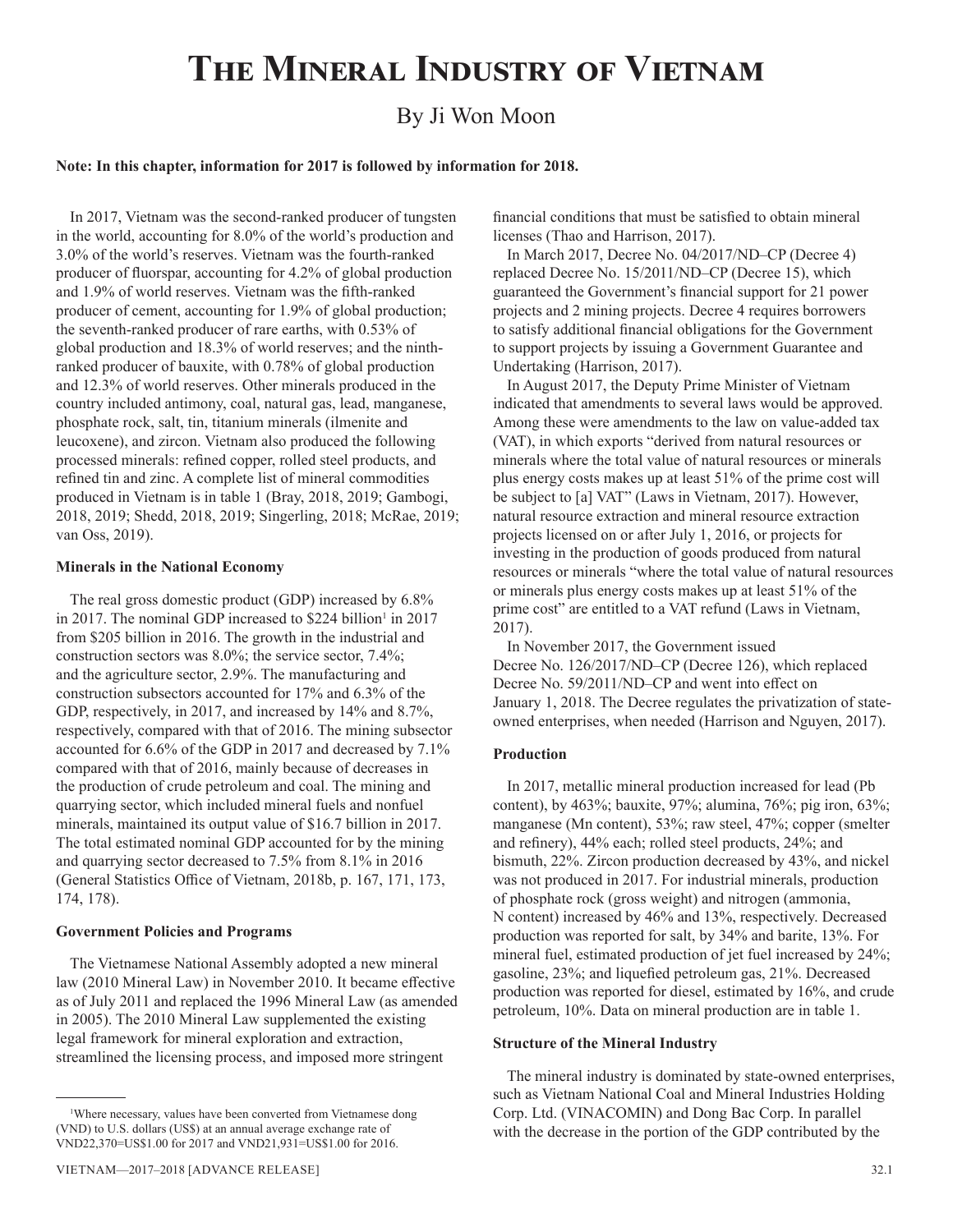mining and quarrying sector, the annual employed population in the mining and quarrying sector decreased by 10.8% to 210,600 people in 2017 from 236,600 people in 2016 and accounted for just 0.4% of the total labor force in 2017 (General Statistics Office of Vietnam, 2018c, p. 135).

Foreign investment in the mining sector was mostly for the development of bauxite, coal, and titanium deposits. In 2017, three foreign direct investment (FDI) projects in the mining and quarrying sector amounted to \$1.29 billion and accounted for 3.5% of the total FDI in Vietnam. The sector's accumulated FDI was \$3.50 billion as of December 31, 2016. Table 2 is a list of major mineral industry facilities (General Statistics Office of Vietnam, 2017, p. 139; 2018a, p. 154, 162; Australian Trade and Investment Commission, 2019).

#### **Mineral Trade**

In 2017, the total export value of goods increased to \$214 billion, or by 21% compared with that of 2016. Exports of heavy industrial products and minerals reached \$106 billion, which was a 30% increase from that of 2016 and accounted for 50% of the country's total export value. Exports of coal increased to 2.2 million metric tons (Mt) in 2017 from 1.2 Mt in 2016, or by 83%. Exports of crude petroleum remained at approximately 50 million barrels (Mbbl). Vietnam's main export partners in 2017 were the United States (which received 19% of Vietnam's total exports), the European Union (EU) (18%), China (17%), and the Association of Southeast Asian Nations (ASEAN) countries (10%) (General Statistics Office of Vietnam, 2018a, p. 21–22, 273, 283).

The General Department of Customs recorded that Vietnam exported 4.4 Mt of ore and minerals valued at \$167 million in 2017, of which 85%, or 3.5 Mt, was exported to China. The export revenue from China was only 51.4% of the total mineral export revenue because the price of exports to China was 60% of the average export price (Mai, 2018).

In 2017, the import value of goods was estimated to be \$211 billion, which was an increase of 21% from that of 2016. Imports of durable goods for the production of other goods and services reached \$192 billion, which was an increase of 22% compared with that of 2016, accounting for 91% of total imports. Imports of iron and steel increased by 12% to \$9 billion, and imports of refined petroleum products increased by 35% to \$7 billion. In 2017, the country's main import partners were China (28% of total import value), the Republic of Korea (22%), ASEAN countries (13%), Japan (9.9%), Taiwan  $(6%)$ , the EU  $(5.7%)$ , and the United States  $(4.4%)$  (General Statistics Office of Vietnam, 2018a, p. 21–22, 274, 285).

#### **Commodity Review**

#### *Metals*

**Bauxite and Alumina.**—Dak Nong Aluminum Co. Ltd. (DNA), which was fully owned by VINACOMIN, became operational in November 2016. DNA's Nhan Co alumina plant produced 501,000 metric tons (t) of alumina in 2017, accounting for 104% of its planned production during the first year of operation; the company exported \$185 million worth of alumina

to Hong Kong, Japan, the Republic of Korea, Singapore, Switzerland, and the United Arab Emirates (UAE). In December 2017, VINACOMIN signed an agreement to supply 300,000 metric tons per year  $(t/yr)$  of alumina to Emirates Global Aluminum PJSC of the UAE between 2018 and 2020 (bizhub, 2017; Huong, 2017a; Vietnam Investment Review, 2017; Vietnam National Coal Mineral Industries Holding Corp. Ltd., 2017; Vietnam News, 2017; Vu, 2017b).

**Copper.**—VINACOMIN - Minerals Holding Corp. (VIMICO), a joint stock company of VINACOMIN, held mining rights in Vietnam's largest copper deposit, which was located in the Sin Quyen copper complex and had reserves of 200,000 t of copper. After copper prices recovered in late 2016, production of smelted and refined copper increased by 44% in 2017, and VIMICO's sales reached \$113 million during the first 6 months of 2017—a 45% increase compared with the corresponding period in 2016. As part of its ongoing restructuring process, VINACOMIN was working on the divestment of 33.06% of its ownership (which totaled 98.06%) in VIMICO in 2017 (Luong, 2017; VietNamNet, 2017).

**Gold.**—Bong Mieu Gold Mining Co. Ltd. (BMGMC)—a subsidiary of Besra Gold, Inc. (Besra) of New Zealand—was the operator of the 500-metric-ton-per-day-capacity Bong Mieu gold mine in Phu Ninh District, Quang Nam Province; however, BMGMC had ceased all operations at the mine in June 2016. BMGMC failed to renew the license owing to disputes with Government and, in 2017, major stakeholders of Besra approved the divestment of the company's subsidiaries, including BMGMC, and the disposal of Besra's assets in Vietnam (Besra Gold Inc., 2017, 2020; Duy, 2017a).

**Iron and Steel.**—In 2017, production of raw steel increased by 47% to 11.5 Mt from 7.8 Mt in 2016, and production of steel products increased by 24% to 22.1 Mt from 17.8 Mt in 2016. Vietnam became a net exporter of raw steel, exporting more than 300,000 t for the first time in 2017. Although steel imports decreased by 14% compared with those of 2016, Vietnam remained the second-ranked importer of steel from China after the Republic of Korea, accounting for 15% of China's steel exports. The import value, however, increased by 11% to \$9.0 billion from \$8.1 billion in 2016 (table 1; Metal Bulletin, 2017a, p. 16; 2017b, p. 16; Saigon Giai Phong, 2018; General Statistics Office of Vietnam, 2018a, p. 285).

Formosa Ha Tinh Steel Corp. (FHS), which was owned by Formosa Plastic Group of Taiwan, produced 1 Mt of hot-rolled coil after the startup of the first blast furnace in late May 2017. The company planned to start the operation of the second blast furnace to produce 1 Mt of hot-rolled coil in the first half of 2018. FHS was one of the FDI projects in Vietnam at the Vung Ang Economic Zone in Ha Tinh Province (Formosa Ha Tinh Steel Corp., 2017, 2020).

**Iron Ore.**—Thach Khe Iron JSC (TIC) was established by VINACOMIN and other shareholders to exploit the Thach Khe iron ore deposit in Ha Tinh Province in 2009, which contained reserves of 544 Mt of iron ore. TIC suspended the project after testing an opencast mining operation in 2011 owing to lack of investment. The total amount invested into the project was \$80.7 million, with a shortage of \$310 million to continue with the project. In early August, the Deputy Minister of Planning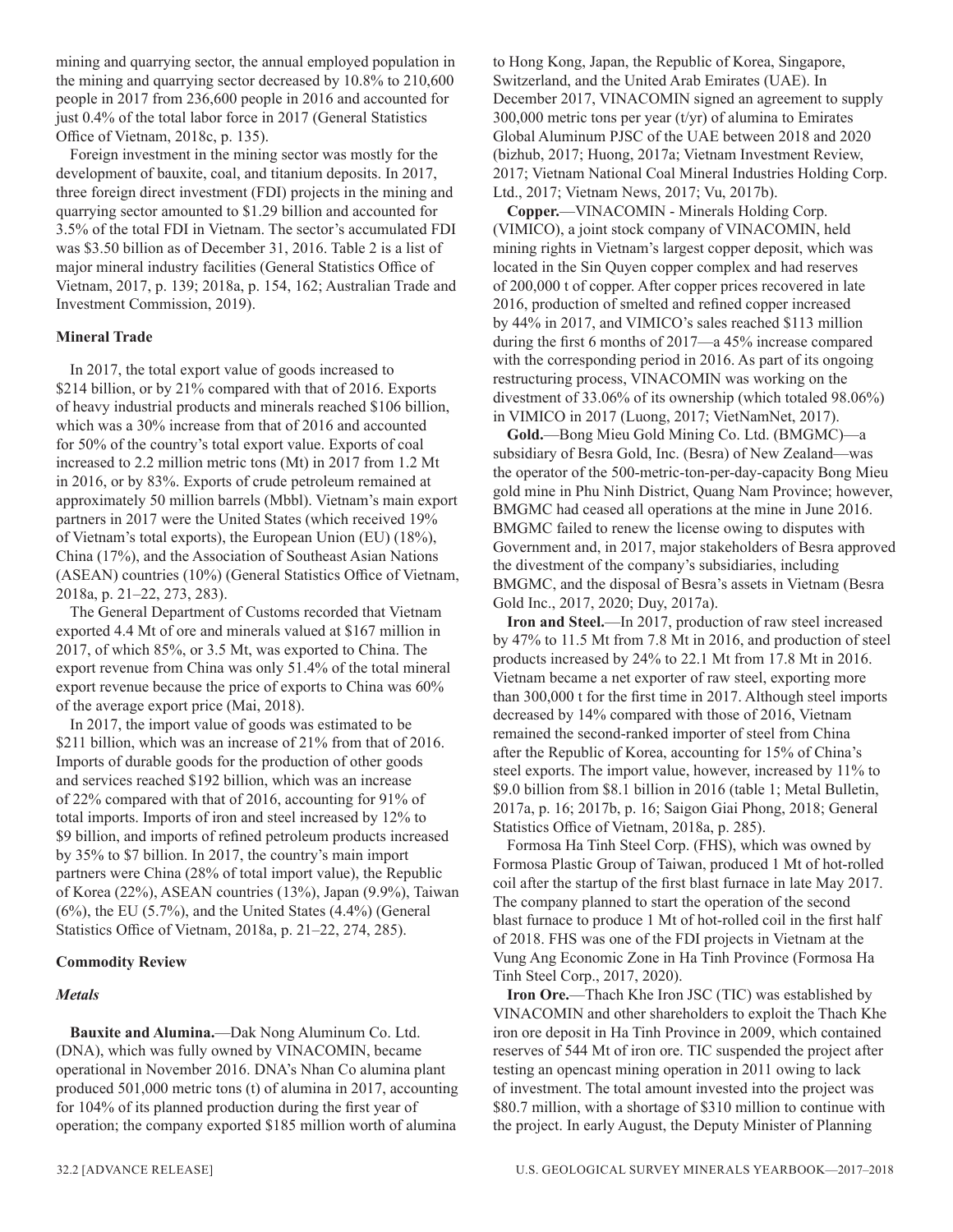and Investment proposed that the Government immediately scrap the Thach Khe project owing to financial concerns, transportation costs, and uncertain iron ore sales (Duy, 2017b; Huong, 2017b; Vietnam News, 2018b).

**Lead.**—The production of mined lead increased by 463% to 4,560 t in 2017 from 810 t in 2016, which was lower than the 2,980 t produced in 2014 and 1,890 t produced in 2015. The increased production in Vietnam was in response to a price spike resulting from a significant increase in exports to China, which had decreased its production because of more stringent environmental inspections and related capacity closures in China (Home, 2018).

**Nickel.**—Ban Phuc Nickel Mines LLC (BPNM), which was 90%-owned by Asian Mineral Resources Ltd. (AMR) of Canada, operated the Ban Phuc nickel mine in Son La Province. The mine was placed on care-and-maintenance status in September 2016 owing to low nickel prices. In October 2017, AMR announced the initiation of a strategic review process to explore options regarding the future of BPNM (Asian Mineral Resources Ltd., 2017).

**Tungsten.**—Production of mined tungsten increased by 4% to 5,400 t in 2017 from 5,200 t in 2016. The Nui Phao Mine, owned by Masan Resources Corp. (MRC), contained proven and probable reserves of 66 Mt of ore at an average grade of 0.18% tungsten trioxide and measured and indicated resources of 73.8 Mt at grades of 7.8% fluorspar, 0.17% tungsten, 0.16% copper, and 0.08% bismuth. In February 2017, India's stateowned National Mineral Development Corporation (NMDC) announced that it had reached an agreement with MRC to acquire a minority equity stake (about 5% to 10%) in the Nui Phao Mine from MRC. The NMDC expected to sign a memorandum of understanding with MRC. A due diligence process was to be initiated after January 2018 (table 1; Financial Express Bureau, 2017; Oxford Business Group, 2017; Masan Resources Corp., 2019b).

#### *Industrial Minerals*

**Cement.**—Vietnam's cement production capacity, which included 72 integrated plants and 25 grinding units, increased by 33% to 117 million metric tons per year (Mt/yr) in 2017 from 88 Mt/yr in 2016. Cement production increased by 9.4% to 81.5 Mt in 2017 from 74.5 Mt (revised) in 2016. The leading cement producer in Vietnam was state-owned Vietnam Cement Industry Corp. (VICEM), which had a 34% domestic market share. VICEM operated 17 plants with a combined production capacity of 28.7 Mt/yr and an additional 14.4 Mt/yr through holding shares of other companies in Vietnam (table 2; CemNet.com, 2018).

In March 2017, SCG Cement and Building Materials Co. Ltd., which was wholly owned by Siam Cement Group (SCG) of Thailand, purchased Vietnam Construction Material JSC, which was located in Tuyen Hoa District, Quang Binh Province, central Vietnam and had a production capacity of 3.1 Mt/yr. In October 2017, Xuan Thanh Cement in Ha Nam Province started operation of Line 2 with a capacity of 4.5 Mt/yr. Long Son Cement in Thanh Hoa Province started operation of a second production line, which increased the plant's production capacity to 5 Mt/yr from 2.5 Mt/yr. Domestic consumption rose by 6.3%

and exports increased by 1.2% in 2017. The Government had exempted exported cement products from the VAT and from a 5% export tax to encourage cement exports (CemNet.com, 2017a–c; 2018; Phoonphongphiphat, 2017; Xi Mang Xuan Thanh, 2017).

#### *Mineral Fuels and Related Materials*

**Coal.**—In 2017, the production of coal decreased by 0.8% to 38.4 Mt from 38.7 Mt in 2016. Vietnam exported high British thermal unit (Btu) coal products, whereas it imported low Btu coal products for domestic thermal powerplants. The contribution of coal to the primary energy supply in Vietnam increased to 35% in 2015 from 14% in 2000, which increased the country's dependency on coal imports. The increase in coal consumption and imports was owing to investment of about \$2 billion each in the following coal-fired powerplant projects: the Vinh Tan 1 thermal powerplant in Binh Thuan, the Duyen Hai 2 thermal powerplant in Tra Vinh, and the Nghi Son 2 thermal powerplant in Thanh Hoa (table 1; VietNamNet, 2016; Vu, 2017a; Ariffin, 2018; General Statistics Office of Vietnam, 2018a, p. 283).

Viebac Mining Industry Holding Corp. (VVMI) was one of the four top-ranked coal-mining companies owned by VINACOMIN, and it operated three large coal mines (the Na Duong, Nui Hong, and Khanh Hoa coal mines) that accounted for about two-thirds of the country's coal reserves. VVMI's annual output was used primarily by thermal powerplants (80%) and cement manufacturing plants (10% to 15%) (VietNamNet, 2017).

**Petroleum.**—In 2017, Vietnam produced 114 Mbbl of crude petroleum and exported 49.8 Mbbl. The import volume of refined petroleum products increased by 6.7% to 94.6 Mbbl from 88.7 Mbbl in 2016. Approximately \$9 billion was invested to the Nghi Son Refinery and Petrochemical Complex (NSRP) in Tinh Gia District, Thanh Hoa Province, as a joint-venture project among Idemitsu Kosan Co. Ltd. of Japan (35.1%), Kuwait Petroleum International Ltd. (35.1%), Vietnam Oil and Gas Group (PetroVietnam) (25.1%), and Mitsui Chemicals Inc. (4.7%) of Japan. NSRP completed construction of the refinery by yearend. The refinery was expected to have a refining throughput capacity of 73 million barrels per year of crude petroleum imported from Kuwait (table 1; Nghi Son Refinery and Petrochemical LLC, 2020a, b; General Statistics Office of Vietnam, 2018a, p. 283, 286).

In July 2017, the Government ordered Repsol S.A. of Spain to halt exploration and production activity in Block 136–03 near the Vanguard Bank basin in the South China Sea after confrontation with China. The exploration lease was jointly owned by Mubadala Development Co. of the UAE, PetroVietnam, and Repsol (Maritime Executive, The, 2017).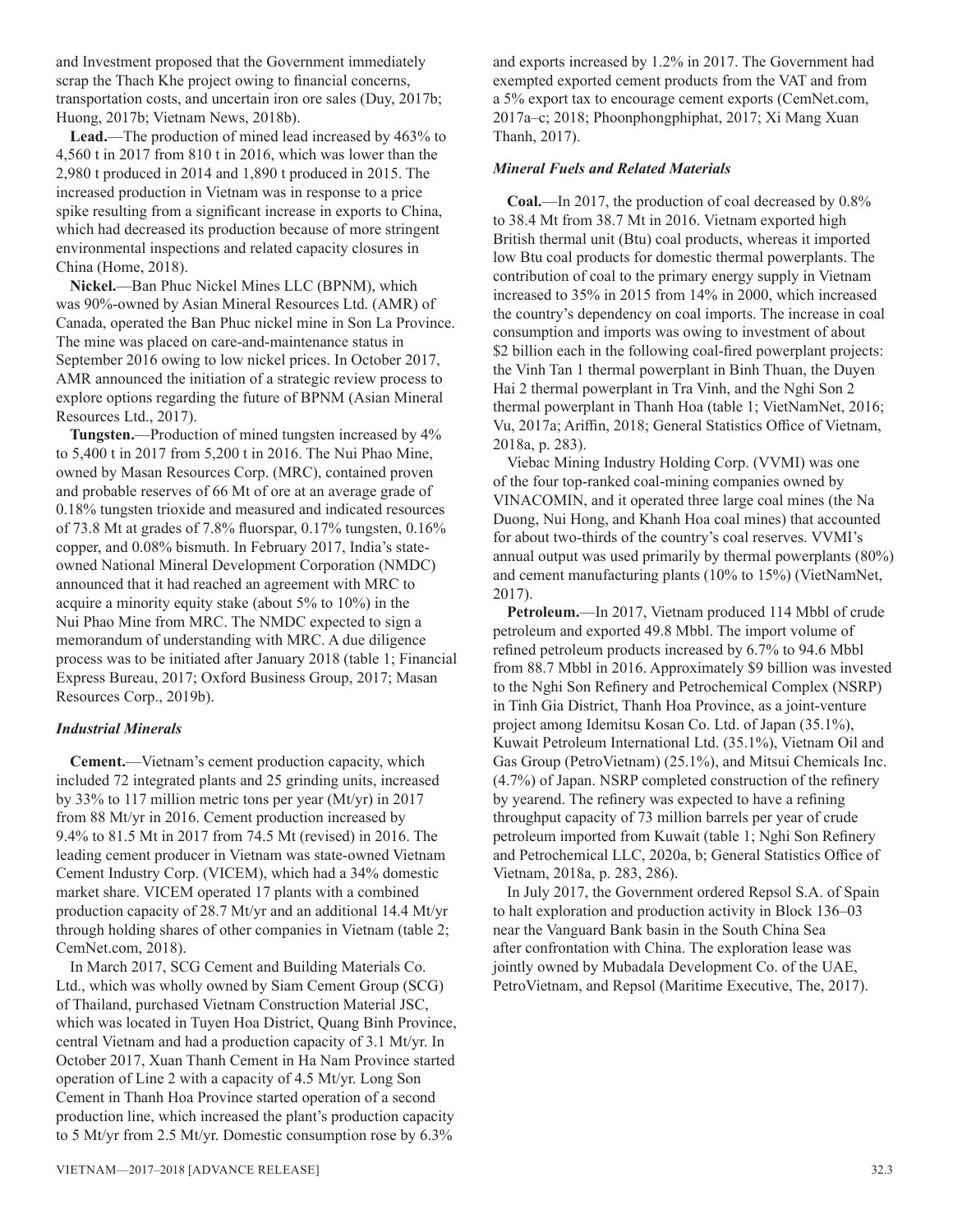#### **MINERAL INDUSTRY HIGHLIGHTS IN 2018**

#### **Minerals in the National Economy**

In 2018, the real GDP increased by 7.1% compared with an increase of 6.8% in 2017. The nominal GDP was \$245 billion<sup>2</sup> in 2018. The growth rate of the mining and quarrying sector decreased by 3.1% in 2018, and the sector accounted for 7.4% of the GDP (General Statistical Office of Vietnam 2019b, p. 185, 188, 192).

In 2018, Vietnam's steel exports—mainly to the United States, Thailand, and Cambodia—increased in quantity by 34% to 6.3 Mt, whereas imports decreased by 9.6% to 13.6 Mt. In 2018, exports of coal increased 9% to 2.4 Mt and exports of crude petroleum decreased by 41% to 29 Mbbl (General Statistical Office of Vietnam 2019a, p. 313; South East Asia Iron and Steel Institute, 2019).

In August of 2018, the Government approved a plan for the exploration for, and the extraction, processing, and use of antimony, tin, and tungsten by 2025 with a vision ultimately towards 2035. Vietnam was projected to complete exploration projects and to mine more than 5,500 t of tungsten, 3,000 t of tin, and 800 t of antimony by 2025 (Vietnam News, 2018c, e).

#### **Production**

In 2018, significant production increases included those of rare-earth oxides, by 318%; zircon, 104%; barite (estimated), 85%; lead (Pb content), 65%; raw steel, 54%; pig iron, 52%; salt, 47%; bauxite and alumina, 25% each; diesel, 23%; bismuth (Bi content), 22%; phosphate rock (gross weight), 18%; manganese (Mn content), 17%; steel products, 16%; and primary smelted tin, 11%. Gasoline production decreased by 16%; tungsten, by 11%; and crude petroleum, by 10%. Data on mineral production are in table 1.

#### **Commodity Review**

#### *Metals*

**Iron and Steel.**—In May 2018, FHS commenced production of a second blast furnace with a capacity of 3.5 Mt/yr of raw steel, which doubled the plant's raw steel production capacity to 7 Mt/yr. Hoa Phat Group planned to start production at the new Hoa Phat Dung Quat Steel Complex in 2019. The complex would have four blast furnaces with an overall production capacity of 5 Mt/yr of raw steel (South East Asia Iron and Steel Institute, 2018, p. 7; 2019, p. 7).

**Rare Earths.**—In 2018, the production of rare-earth oxides increased significantly, by 318%, to 920 t from 220 t in 2017. The Dong Pao rare-earth mine is located in Lai Chau Province in northern Vietnam. In 2018, Vietnam exported its entire production of 1,500 t of rare-earth concentrates to China (compared with 360 t exported to China in 2017). China had reduced its production quota and suspended some rare-earth

mining operations owing to strengthened environmental protection standards (table 1; Globe Newswire, 2019; United Nations, 2020).

**Tungsten.**—In 2018, tungsten production decreased by 11% compared with that of 2017 owing to the lower ore grade from the Nui Phao Mine and lower total throughput at the processing plant. In August, Nui Phao Mining Co. Ltd. (a fully owned subsidiary of MRC) consolidated ownership of the Nui Phao H.C. Stark Tungsten Chemical Manufacturing Co. by purchasing the 49% equity interest controlled by H.C. Stark GmbH of Germany (a joint-venture partner) and changed the name to Masan Tungsten LLC (Masan Resources Corp., 2019a, p. 9).

#### *Industrial Minerals*

**Cement.**—In 2018, 89 Mt of cement was produced in Vietnam and cement exports reached an estimated 32 Mt. Exports corresponded to the increased demand from markets after China shut down some polluting cement plants and led some others to decrease production. The country's cement output capacity was expected to reach from 120 Mt/yr to 130 Mt/yr by 2020, which would be in excess of expected domestic consumption of 93 Mt/yr. In 2018, phase 2 of the Long Son cement plant was approved. The plan included two production lines with an additional 4.6 Mt/yr on top of the 5 Mt/yr capacity of Lines 1 and 2 that Long Son Cement launched in 2016 and 2017 during phase I (CemNet.com, 2018; Long Son Cement, 2018; Vietnam News, 2018a).

#### *Mineral Fuels*

**Coal.**—In 2018, VINACOMIN implemented a restructuring project that involved laying off 3,000 employees and included consolidation to be brought about by increasing ownership rates and merging member companies. VINACOMIN planned to produce 40 Mt of coal, import 4.6 Mt, and consume 42 Mt in 2019 (People's Army Newspaper, 2018; Vietnam News, 2018b).

**Petroleum.**—In 2018, the Government canceled two oil projects in Block 07/03 owing to an ongoing territorial dispute with China. Nghi Son Refinery and Petrochemical LLC (NSR) released the first commercial refined product in May 2018. When the refinery reaches its full capacity, NSR was expected to be able to meet 40% of the domestic demand for fuel (Hayton, 2018; Vietnam News, 2018d; Nghi Son Refinery and Petrochemical LLC, 2020a, b).

#### **Outlook**

Vietnam's GDP is forecasted to retain a moderately strong growth rate of 6.8% in 2019 and 6.7% in 2020 given stable export-oriented manufacturing, inward FDI, and sustained domestic demand. The mineral industry is expected to expand in coming years, as new alumina and petroleum refining projects reach their full capacities; exports of lead, nickel, rare earths, and cement continue to increase; and FDI in energy projects remains robust (Asian Development Bank, 2019, p. 305).

<sup>2</sup> Where necessary, values have been converted from Vietnamese dong (VND) to U.S. dollars (US\$) at an annual average exchange rate of VND22,605=US\$1.00 for 2018.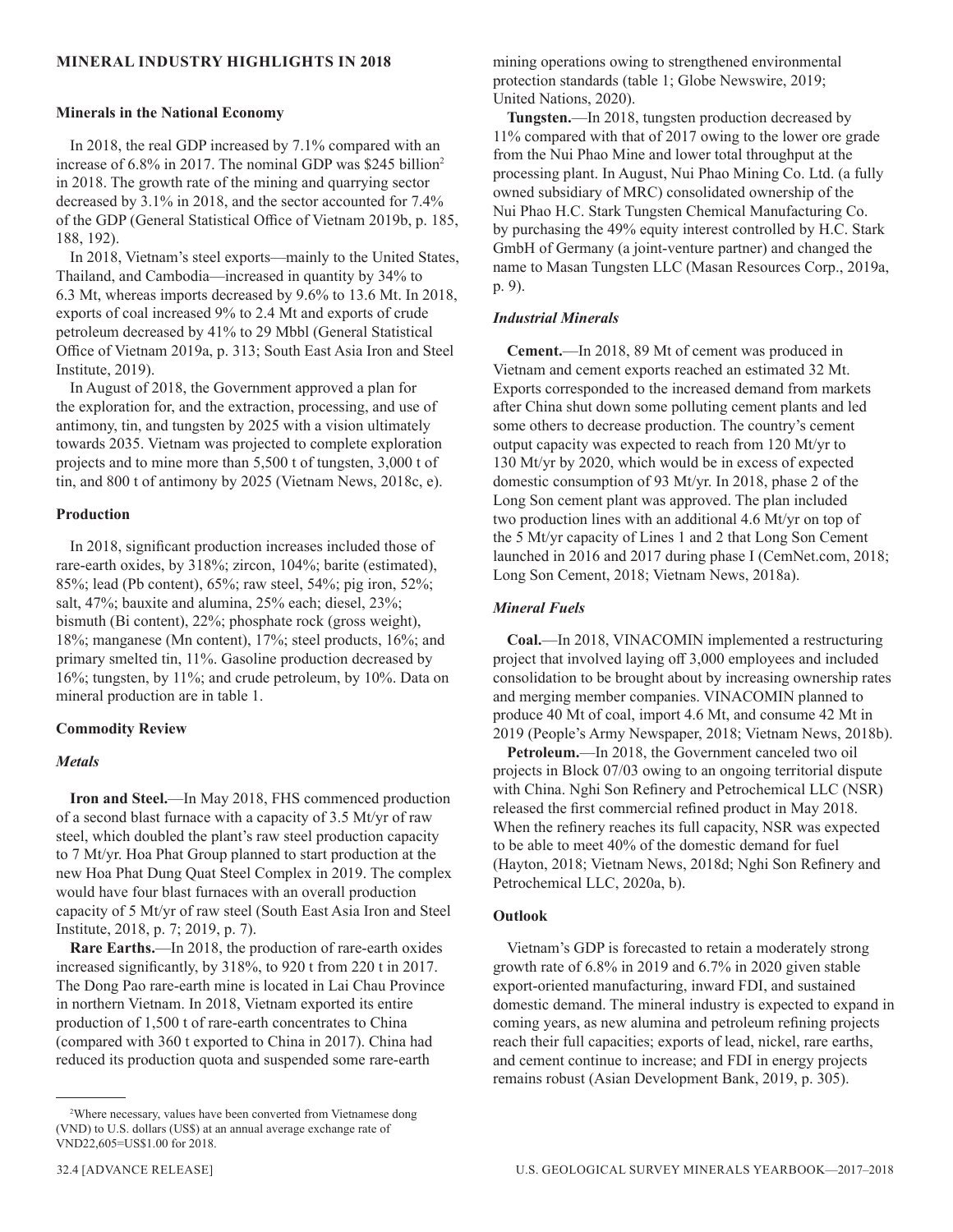#### **References Cited**

Ariffin, Eijas, 2018, Vietnam's coal-powered future could be perilous: The ASEAN Post [Kuala Lumpur, Malaysia], May 25. (Accessed at October 15, 2018, at https://theaseanpost.com/article/vietnams-coal-poweredfuture-could-be-perilous.)

Asian Development Bank, 2019, Vietnam, *in* Asian development outlook 2019—Strengthening disaster resilience: Manila, Philippines, Asian Development Bank, April, 367 p. (Accessed November 20, 2019, at https://www.adb.org/sites/default/files/publication/492711/ado2019.pdf.)

Asian Mineral Resources Ltd., 2017, AMR launches strategic review for Ban Phuc nickel mine in Vietnam: Toronto, Ontario, Canada, Asian Mineral Resources Ltd., October 19, 3 p. (Accessed February 1, 2019, at http://asianmineralres.com/media/22878/AMR\_\_Press\_Release\_strategicreview-with-QP-statement.pdf.)

Australian Trade and Investment Commission, 2019, Export markets—Vietnam: Australia Trade and Investment Commission. (Accessed February 5, 2019, at https://www.austrade.gov.au/Australian/Export/Export-markets/Countries/ Vietnam/Industries.)

Besra Gold Inc., 2017, Besra seeks permission to exclude former subsidiaries from annual financial statements; provides further background on divestment of Vietnamese operations: Auckland, New Zealand, Besra Gold Inc., November 2. (Accessed October 9, 2018, at http://www.besra.com/ besra-carve-out/.)

Besra Gold Inc., 2020, Vietnam (historical): Auckland, New Zealand, Besra Gold Inc. (Accessed May 7, 2020, at https://www.besra.com/gold-minesvietnam/.)

bizhub, 2017, Nhan Co aluminum plant surpasses yearly target: Vietnam News, December 28. (Accessed February 1, 2019, at http://bizhub.vn/corporatenews/nhan-co-aluminum-plant-surpasses-yearly-target\_291034.html.)

Bray, E.L., 2018, Bauxite and alumina: U.S. Geological Survey Mineral Commodity Summaries 2018, p. 30–31.

Bray, E.L., 2019, Bauxite and alumina: U.S. Geological Survey Mineral Commodity Summaries 2019, p. 30–31.

CemNet.com, 2017a, Long Son opens second production line at cement plant: CemNet.com, September 8. (Accessed October 15, 2018, at http://www.globalcement.com/news/item/6525-long-son-opens-secondproduction-line-at-cement-plant.)

CemNet.com, 2017b, Siam Cement Group buys Vietnam Construction Materials: CemNet.com, March 8. (Accessed October 13, 2018, at http://www.globalcement.com/news/item/5895-siam-cement-group-buysvietnam-construction-materials.)

CemNet.com, 2017c, Vietnamese cement industry blames taxes for rising export prices: CemNet.com, February 23. (Accessed May 8, 2018, at http://www.globalcement.com/news/item/5837-vietnamese-cement-industryblames-taxes-for-rising-export-prices.)

CemNet.com, 2018, Vietnam, *in* The global cement report (12th ed.): CemNet.com, p. 384–387.

Duy, Ha, 2017a, Besra banished from Bong Mieu gold mine: [Hanoi] Vietnam Investment Review, August 23. (Accessed October 9, 2018, at https://www.vir.com.vn/besra-banished-from-bong-mieu-gold-mine.html.)

Duy, Ha, 2017b, Thach Khe iron mine goes into limbo: [Hanoi] Vietnam Investment Review, January 4. (Accessed October 9, 2018, at

https://www.vir.com.vn/thach-khe-iron-mine-goes-into-limbo-46763.html.) Financial Express Bureau, 2017, NMDC may ink MoU with Vietnam

co for tungsten mine: Financial Express [Noida, India], December 7. (Accessed March 20, 2020, at https://www.financialexpress.com/industry/ nmdc-may-ink-mou-with-vietnam-co-for-tungsten-mine/964055/.)

Formosa Ha Tinh Steel Corp., 2017, FHS welcomed its own production milestone—1 m ton of coil products: Ky Anh, Vietnam, December 13. (Accessed February 22, 2019, via https://www.fhs.com.vn/Portal/newsroom.)

Formosa Ha Tinh Steel Corp., 2020, Company: Ky Anh, Vietnam, Formosa Ha Tinh Steel Corp., March 20. (Accessed March 20, 2020, at https://www.fhs.com.vn/Portal/about.)

Gambogi, Joseph, 2018, Rare earths: U.S. Geological Survey Mineral Commodity Summaries 2018, p. 132–133.

Gambogi, Joseph, 2019, Rare earths: U.S. Geological Survey Mineral Commodity Summaries 2019, p. 132–133.

General Statistics Office of Vietnam, 2017, 2016 statistical summary book of Vietnam: Hanoi, Vietnam, General Statistics Office of Vietnam, 412 p. (Accessed November 19, 2019, at https://www.gso.gov.vn/Modules/ Doc\_Download.aspx?DocID=22281.)

General Statistics Office of Vietnam, 2018b, National accounts, state budget and insurance, *in* 2017 statistical yearbook of Vietnam: Hanoi, Vietnam, General Statistics Office of Vietnam, p. 155–190. (Accessed October 2, 2018, at https://www.gso.gov.vn/Modules/Doc\_Download.aspx?DocID=23474.)

General Statistics Office of Vietnam, 2018c, Population and employment, *in* 2017 statistical yearbook of Vietnam: Hanoi, Vietnam, General Statistics Office of Vietnam, p. 53–154. (Accessed October 4, 2018, at https://www.gso.gov.vn/Modules/Doc\_Download.aspx?DocID=23473.)

General Statistics Office of Vietnam, 2019a, 2018 statistical summary book of Vietnam: Hanoi, Vietnam, General Statistics Office of Vietnam, 452 p. (Accessed November 7, 2019, at https://gsoweb.gso.gov.vn/Modules/ Doc Download.aspx?DocID=24510.)

General Statistics Office of Vietnam, 2019b, National accounts, state budget and insurance, *in* 2018 statistical yearbook of Vietnam: Hanoi, Vietnam, General Statistics Office of Vietnam, p. 185–203. (Accessed November 7, 2019, at https://gsoweb.gso.gov.vn/Modules/Doc\_Download.aspx?DocID=24515.)

Globe Newswire, 2019, China rare earth industry report 2019–2023: Dublin, Ireland, West Corporation, May 24. (Accessed November 15, 2019, at https://www.globenewswire.com/news-release/2019/05/24/1843134/0/en/ China-Rare-Earth-Industry-Report-2019-2023.html.)

Harrison, David., 2017, Tightening the belt on Vietnam's sovereign guarantees: Ho Chi Minh City, Vietnam, Mayer-Brown (Vietnam) LLC, February 23. (Accessed, October 5, 2018, at https://www.mayerbrown.com/Tightening-the-Belt-on-Vietnams-Sovereign-Guarantees-02-23-2017/.)

Harrison, David, and Nguyen, H.T., 2017, New rules for equitizing state-owned enterprises in Vietnam: Ho Chi Minh City, Vietnam, Mayer-Brown (Vietnam) LLC, December 11. (Accessed October 5, 2018, at https://www.mayerbrown.com/New-Rules-for-Equitising-State-owned-Enterprises-in-Vietnam-12-11-2017/.)

Hayton, Bill, 2018, South China Sea—Vietnam 'scrapes new oil project': British Broadcasting Corporation, March 23. (Accessed May 16, 2019, at https://www.bbc.com/news/world-asia-43507448.)

Home, Andy, 2018, Column—Why China's lead producers aren't talking about output cuts: Thomson Reuters, July 2. (Accessed November 20, 2019, at https://www.reuters.com/article/china-lead-ahome/column-why-chinas-leadproducers-arent-talking-about-output-cuts-andy-home-idUSL8N1TY3MP.)

Huong, Thanh, 2017a, Disappointing revenues from bauxite-alumina project: [Hanoi] Vietnam Investment Review, August 23. (Accessed February 1, 2019, at https://www.vir.com.vn/disappointing-revenues-from-bauxite-aluminaprojects-51636.html.)

Huong, Thanh, 2017b, PM requires alternatives for Thach Khe iron ore mining: [Hanoi] Vietnam Investment Review, September 28. (Accessed October 9, 2018, at https://www.vir.com.vn/pm-requires-alternatives-forthach-khe-iron-ore-mining-52585.html.)

Laws in Vietnam, 2017, Amendments to Law on value added tax, Law on exercise tax, Law on personal income tax, Law on corporate tax and law on resource royalty: Law in Vietnam, August 22. (Accessed October 5, 2018, at http://vietnameselegal.blogspot.com/2017/08/amendments-to-law-on-valueadded-tax.html.)

Long Son Cement, 2018, Long Son extension with line 3 and 4—A breakthrough in development: Bim Son Town, Thanh Hoa Province, Long Son Cement. (Accessed November 18, 2019, at http://longsoncement.com.vn/ en/long-son-extension-with-lines-3-and-4-a-breakthrough-in-development/.)

Luong, Sam, 2017, Vinacomin to divest 33 percent of Vietnam's top copper mining firm: [Hanoi] Vietnam Investment Review, September 20. (Accessed October 9, 2018, at https://www.vir.com.vn/vinacomin-to-divest-33-per-centof-vietnams-top-copper-mining-firm-52366.html.)

Mai, Chi, 2018, Mineral exported dirt-cheap to China: VietNamNet, January 22. (Accessed March 19, 2020, at https://english.vietnamnet.vn/fms/ business/194003/minerals-exported-dirt-cheap-to-china.html.)

Maritime Executive, The, 2017, Vietnam halts South China Sea E&P after Chinese threats: The Maritime Executive [Fort Lauderdale, Florida], July 25. (Accessed May 8, 2018, at https://maritime-executive.com/article/vietnamhalts-s-china-sea-ep-after-threat-from-china#gs.Ja99YQQ.)

Masan Resources Corp., 2019a, Annual report 2018: Ho Chi Minh City, Vietnam, Masan Resources Corp., April 4, 180 p. (Accessed November 8, 2019, at https://masangroup-cms-production.s3-ap-southeast-1. amazonaws.com/iblock/a06/a063dbe09213e1d4c837e4a06132f81e/ 65aeedc6b52bf1258a726073097ff6ae.pdf.)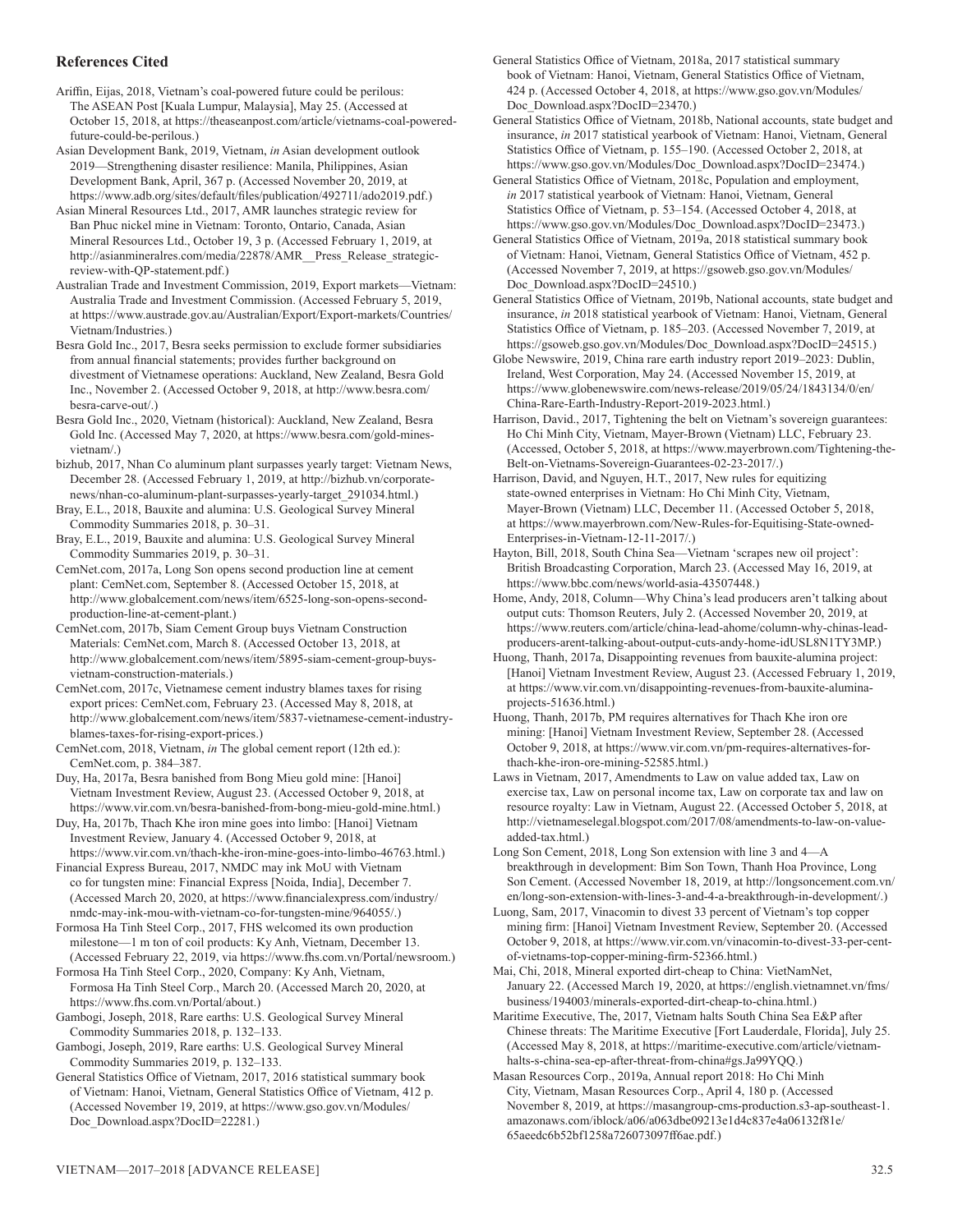Masan Resources Corp., 2019b, Nui Phao: Hanoi, Vietnam, Masan Resources Corp. (Accessed March 20, 2020, at https://www.masangroup.com/ masanresources/projects/nuiphao-resources-reserves.)

McRae, M.E., 2019, Fluorspar: U.S. Geological Survey Mineral Commodity Summaries 2019, p. 60–61.

Metal Bulletin, 2017a, ASEAN increases steel imports from China: Metal Bulletin Magazine, May, 70 p.

Metal Bulletin, 2017b, Steel defaults from China: Metal Bulletin Magazine, February, 54 p.

Nghi Son Refinery and Petrochemical LLC., 2020a, Nghi Son refinery and petrochemical project begins commercial operation: Hanoi, Vietnam, Nghi Son Refinery and Petrochemical LLC. (Accessed March 23, 2020, at http://nsrp.vn/latest-article/nghi-son-refinery-and-petrochemical-projectbegins-commercial-operation/.)

Nghi Son Refinery and Petrochemical LLC., 2020b, Overview: Hanoi, Vietnam, Nghi Son Refinery and Petrochemical LLC. (Accessed March 20, 2020, at http://www.nsrp.vn/about-overview.)

Oxford Business Group, 2017, Investors in Vietnam's mining industry look for long-term returns: London, United Kingdom, Oxford Business Group, October 27. (Accessed February 12, 2019, at https://oxfordbusinessgroup. com/news/investors-vietnam%E2%80%99s-mining-industry-look-long-termreturns.)

People's Army Newspaper, 2018, Vinacomin targets 41 tonnes of coal next year: People's Army Newspaper [Hanoi, Vietnam], August 28. (Accessed November 18, 2019, at https://en.qdnd.vn/economy/news/vinacomin-targets-41-tonnes-of-coal-next-year-496235.)

Phoonphongphiphat, Apornrath, 2017, SCG pays B5.46bn for Vietnam cement firm: Bangkok [Thailand] Post, March 7. (Accessed March 20, 2020, at https://www.bangkokpost.com/world/1210357/scg-pays-b5-46bn-forvietnam-cement-firm.)

Saigon Giai Phong, 2018, Vietnam exports 300,000 tons of steel billets last year: Saigon Giai Phong [Ho Chi Minh City, Vietnam], January 22. (Accessed February 12, 2019, at http://sggpnews.org.vn/business/vietnam-exports-300000-tons-of-steel-billets-last-year-72314.html.)

Shedd, K.B., 2018, Tungsten: U.S. Geological Survey Mineral Commodity Summaries 2018, p. 178–179.

Shedd, K.B., 2019, Tungsten: U.S. Geological Survey Mineral Commodity Summaries 2019, p. 178–179.

Singerling, S.A., 2018, Fluorspar: U.S. Geological Survey Mineral Commodity Summaries 2018, p. 60–61.

South East Asia Iron and Steel Institute, 2018, Vietnam: Selangor, Malaysia, South East Asia Iron and Steel Institute Newsletter, November 1, 15 p. (Accessed November 14, 2019, at http://www.seaisi.org/file/1466811deba941 b4e850e0500d07da16\_November.pdf.)

South East Asia Iron and Steel Institute, 2019, Vietnam: Selangor, Malaysia, South East Asia Iron and Steel Institute Newsletter, January 29. 15 p. (Accessed November 14, 2019, at http://www.seaisi.org/file /5988e002b4ebc52d9c995505be044140\_January.pdf.)

Thao, N.H., and Harrison, David, 2017, Vietnam, *in* Mining law 2018: MayerBrown (Vietnam) LLC, p. 227–232. (Accessed April 4, 2019, at https://www.mayerbrown.com/-/media/files/news/2017/09/vietnamchapter-the-international-comparative-lega/files/ml18\_chapter-32\_vietnam/ fileattachment/ml18\_chapter-32\_vietnam.pdf.)

United Nations, 2020, United Nations Comtrade database 2020: New York, New York, United Nations, Department of Economic and Social Affairs. (Accessed March 20, 2020, via https://comtrade.un.org/data/.)

van Oss, H.G., 2019, Cement: U.S. Geological Survey Mineral Commodity Summaries 2019, p. 42–43.

Vietnam Investment Review, 2017, Vinacomin's bauxite-alumina project records \$162 million loss: [Hanoi] Vietnam Investment Review, March 15. (Accessed February 1, 2019, at https://www.vir.com.vn/vinacomins-bauxite-aluminaproject-records-162-million-loss-48040.html.)

Vietnam National Coal Mineral Industries Holding Co. Ltd., 2017, VINACOMIN—Launching the peak phase of completion in excess of the production and consumption plan for alumina in the fourth quarter of 2017: Hanoi, Vietnam, Vietnam National Coal Mineral Industries Holding Co. Ltd., October 23. (Accessed February 1, 2019, at http://www.vinacomin.vn/ tin-tuc-vinacomin/phat-dong-dot-thi-dua-cao-diem-hoan-thanh-vuot-muc-kehoach-san-xuat-va-tieu-thu-alumina-quy-201710251629314125.htm.)

VietNamNet, 2016, Vietnam lacks coal for thermal power plants but coal exports continue: [Ho Chi Minh City] VietNamNet, April 14. (Accessed October 15, 2017, at https://english.vietnamnet.vn/fms/business/154665/ vietnam-lacks-coal-for-thermal-power-plants--but-coal-exports-continue.html.)

VietNamNet, 2017, Vinacomin divestment opens large opportunities for investors: [Ho Chi Minh City] VietNamNet, September 29. (Accessed October 9, 2018, at https://english.vietnamnet.vn/fms/business/187457/ vinacomin-divestment-opens-large-opportunities-for-investors.html.)

Vietnam News, 2017, UAE to buy 900,000 tonnes of VN's alumina: [Hanoi] Vietnam News, December 28. (Accessed February 1, 2019, at https://vietnamnews.vn/print/uae-to-buy-900000-tonnes-of-vnsalumina/419619.html.)

Vietnam News, 2018a, Domestic cement industry to face more pressure: [Hanoi] Vietnam News, December 4. (Accessed March 17, 2019, at https://vietnamnews.vn/economy/480918/domestic-cement-industry-to-facemore-pressure.html#6ysoV4GL72QljvQA.97.)

Vietnam News, 2018b, Ha Tinh asks to close Thach Khe iron mine: [Hanoi] Vietnam News, December 22. (Accessed March 19, 2020, at https://vietnamnews.vn/economy/482548/ha-tinh-asks-to-close-thach-kheiron-mine.html.)

Vietnam News, 2018c, Mining declines: Good news for sustainability: [Hanoi] Vietnam News, March 6. (Accessed March 14, 2019, at https://vietnamnews.vn/economy/423764/mine-declines-good-news-forsustainability.html#uO3GlmHFwY0hYGbJ.97.)

Vietnam News, 2018d, NSRP releases first commercial petroleum product: [Hanoi] Vietnam News, May 1. (Accessed March 21, 2020, at https://vietnamnews.vn/economy/427168/nsrp-releases-first-commercialpetroleum-product.html.)

Vietnam News, 2018e, PM approves planning on mineral exploration, exploitation: [Hanoi] Vietnam News, August 6. (Accessed March 15, 2019, at https://vietnamnews.vn/society/463208/pm-approves-planning-on-mineralexploration-exploitation.html#sJzwt71PyTRYBDtY.97.)

Vu, Trang, 2017a, 2017 update on foreign mega investment projects in Vietnam: [Hanoi] Vietnam Investment Review, March 14. (Accessed October 15, 2018, at https://www.vir.com.vn/2017-update-on-foreign-mega-investment-projectsin-vietnam.html.)

Vu, Trang, 2017b, Vinacomin's bauxite-alumina project records \$162 million loss: [Hanoi] Vietnam Investment Review, March 15. (Accessed February 1, 2019, at https://www.vir.com.vn/vinacomins-bauxite-aluminaproject-records-162-million-loss-48040.html.)

Xi Mang Xuan Thanh, 2017, Line 2 of Xuan Thanh cement plant officially produced clinker of international quality: Xi Mang Xuan Thanh, October 9. (Accessed October 13, 2018, at http://ximangxuanthanh.vn/en/day-chuyen-iinha-may-xi-mang-xuan-thanh-chinh-thuc-ra-lo-san-pham-clinker-chat-luongquoc-te/.)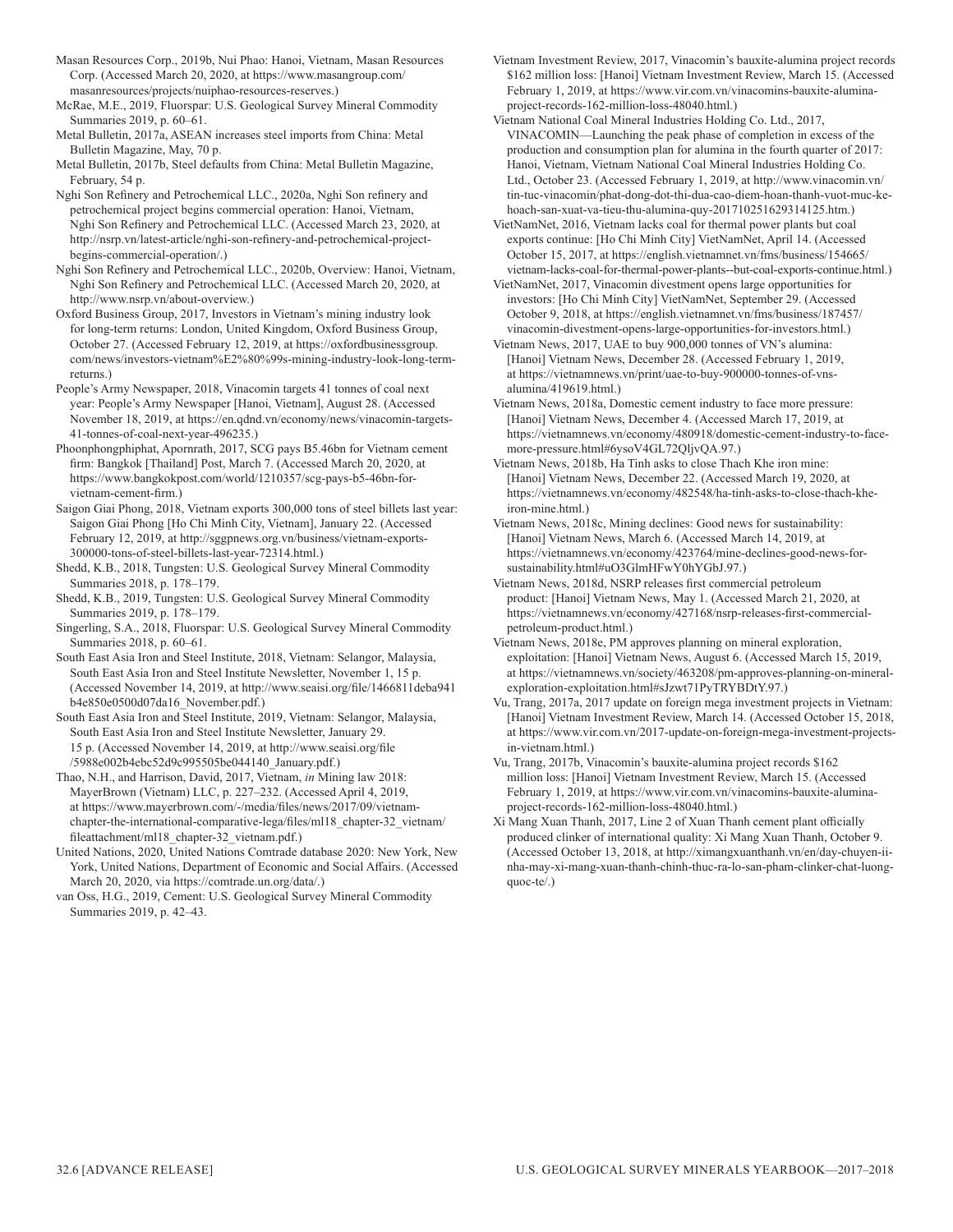# TABLE 1 VIETNAM: PRODUCTION OF MINERAL COMMODITIES  $^{\rm l}$

## (Metric tons, gross weight, unless otherwise specified)

| Commodity <sup>2</sup>                                             | 2014                                                   | 2015                                                | 2016                        | 2017      | 2018                      |
|--------------------------------------------------------------------|--------------------------------------------------------|-----------------------------------------------------|-----------------------------|-----------|---------------------------|
| <b>METALS</b>                                                      |                                                        |                                                     |                             |           |                           |
| Aluminum:                                                          |                                                        |                                                     |                             |           |                           |
| Bauxite <sup>e</sup>                                               | 1,090,000                                              | 1,150,000                                           | $1,420,000$ <sup>r</sup>    | 2,800,000 | 3,500,000                 |
| Alumina                                                            | 485,000                                                | 660,000                                             | 602,000                     | 1,062,000 | 1,329,000                 |
| Antimony, mine:                                                    |                                                        |                                                     |                             |           |                           |
| Gross weight                                                       | 2,745                                                  | 548                                                 | $572$ <sup>r</sup>          | 576       | 588                       |
| Sb content <sup>e</sup>                                            | 1,100                                                  | 220                                                 | 230 r                       | 230       | 240                       |
| Bismuth, mine, Bi content                                          | $670$ <sup>r, e</sup>                                  | $1.300$ r, e                                        | $2,013$ <sup>r</sup>        | 2,460     | 3,009                     |
| Chromium, mine, chromite                                           | 3,400                                                  | $\mathbb{L}^{\mathbb{L}^{\times \times \mathbb{C}}$ | $\mathbf{L}$ – $\mathbf{r}$ | 750       |                           |
| Cobalt, mine, Co content                                           | 223                                                    | 277                                                 | 134                         | Щ,        | --                        |
| Copper:                                                            |                                                        |                                                     |                             |           |                           |
| Mine, concentrates:                                                |                                                        |                                                     |                             |           |                           |
| Gross weight                                                       | 48,394                                                 | 49,032                                              | 48,526 $r$                  | 48,853    | 52,453                    |
| Cu content <sup>e</sup>                                            | $20,800$ <sup>r</sup>                                  | $23,200$ <sup>r</sup>                               | $22,300$ <sup>r</sup>       | 21,000    | 22,900                    |
| Smelter, primary                                                   | 12,500                                                 | 11,000                                              | 11,000                      | 15,800    | 15,100                    |
| Refinery, primary                                                  | 12,500                                                 | 11,000                                              | 11,000                      | 15,800    | 15,100                    |
| Gold, mine, Au content<br>kilograms                                | 564 <sup>r</sup>                                       | 539 r                                               | 584 <sup>r</sup>            | 557       | 560 <sup>°</sup>          |
| Iron ore, mine:                                                    |                                                        |                                                     |                             |           |                           |
| thousand metric tons<br>Gross weight                               | $5,130$ <sup>r</sup>                                   | $5,086$ <sup>r</sup>                                | $5,770$ <sup>r</sup>        | 5,515     | 5,471                     |
| Fe content, 53% Fe<br>do.                                          | 2,719                                                  | 2,691                                               | $3,056$ <sup>r</sup>        | 2,920     | 2,890                     |
| Iron and steel:                                                    |                                                        |                                                     |                             |           |                           |
| Pig iron<br>do.                                                    | 1,393                                                  | 1,700                                               | $2,600$ <sup>r</sup>        | 4,250     | 6,449                     |
| Steel:                                                             |                                                        |                                                     |                             |           |                           |
| Raw steel<br>do.                                                   | 3,954                                                  | 4,093                                               | $7,805$ <sup>r</sup>        | 11,473    | 17,723                    |
| Products, rolled<br>do.                                            | $12,331$ <sup>r</sup>                                  | $15,022$ <sup>r</sup>                               | $17,827$ <sup>r</sup>       | 22,101    | 25,602                    |
|                                                                    | 2,980                                                  | $1,890$ <sup>r</sup>                                | 810                         | 4,560     | 7,530                     |
| Lead, mine, Pb content <sup>e</sup>                                |                                                        |                                                     |                             |           |                           |
| Manganese, mine:<br>Gross weight                                   | 193,000 <sup>r</sup>                                   | $110,000$ <sup>r</sup>                              | $187,000$ <sup>r</sup>      | 283,000   | 333,000                   |
|                                                                    | 83,000 r                                               | 47,000 $r$                                          | $80,000$ <sup>r</sup>       | 122,000   |                           |
| Mn content<br>Nickel, mine, sulfide ore, concentrate, Ni content   | 6,854                                                  | 8,607                                               | $4,272$ <sup>r</sup>        |           | 143,000<br>$\overline{a}$ |
|                                                                    |                                                        |                                                     |                             |           |                           |
| Rare earths, mineral concentrate: <sup>3</sup>                     |                                                        |                                                     |                             |           |                           |
| Gross weight                                                       | --                                                     | 460                                                 | 400                         | 360       | 1,500                     |
| Rare-earth-oxide equivalent <sup>e</sup>                           | $\mathbb{L}^{\mathbb{L}^{\times \mathbb{C}^{\times}}}$ | $270$ <sup>r</sup>                                  | $240$ <sup>r</sup>          | 220       | 920                       |
| Tin:                                                               |                                                        |                                                     |                             |           |                           |
| Mine, Sn content                                                   | 4,833                                                  | 4,530                                               | 4,579                       | 5,000     | 5,500                     |
| Smelter, primary                                                   | 4,688                                                  | 4,382                                               | 4,919                       | 4,400     | 4,900                     |
| Titanium, mineral concentrate, ilmenite and leucoxene <sup>4</sup> | 558,000                                                | 238,000                                             | 210,800 r                   | 225,300   | 209,800                   |
| Tungsten, mine, concentrate, W content                             | $4,000$ <sup>r</sup>                                   | 5,600                                               | $5,200$ <sup>r</sup>        | 5,400     | 4,800                     |
| Zinc:                                                              |                                                        |                                                     |                             |           |                           |
| Mine, Zn content                                                   | 17,000                                                 | 15,000                                              | 12,000                      | 12,000    | 12,000                    |
| Smelter, primary                                                   | 12,000                                                 | 10,000                                              | 10,000                      | 10,000    | 10,000                    |
| Zirconium, zircon concentrate <sup>e, 5</sup>                      | 10,000                                                 | 4,300                                               | 9,500                       | 5,400     | 11,000                    |
| <b>INDUSTRIAL MINERALS</b>                                         |                                                        |                                                     |                             |           |                           |
| $\mathrm{Barite}^\mathrm{e}$                                       | 95,000                                                 | $76,000$ <sup>r</sup>                               | $30,000$ <sup>r</sup>       | 26,000    | 48,000                    |
| Cement, hydraulic<br>thousand metric tons                          | 60,982                                                 | 67,645                                              | 74,457 r                    | 81,488    | 88,953                    |
| Fluorspar                                                          | $50,000$ $\degree$                                     | $163,000$ <sup>r, e</sup>                           | 218,876 r                   | 234,905   | 238,702                   |
| Lime <sup>e</sup><br>thousand metric tons                          | 850                                                    | 840                                                 | 840                         | 840       | 840                       |
| Nitrogen, ammonia, N content<br>do.                                | 1,100                                                  | 1,100                                               | 970 r                       | 1,100     | 1,050                     |
| Phosphate rock:                                                    |                                                        |                                                     |                             |           |                           |
| do.<br>Gross weight                                                | 2,471                                                  | $2,923$ <sup>r</sup>                                | $3,143$ <sup>r</sup>        | 4,588     | 5,424                     |
| $P_2O_5$ content<br>do.                                            | 700                                                    | $880$ $^{\rm r}$                                    | 940 $r$                     | 1,400     | 1,600                     |
| do.<br>Salt                                                        | 906                                                    | 1,061                                               | 982 r                       | 649       | 953                       |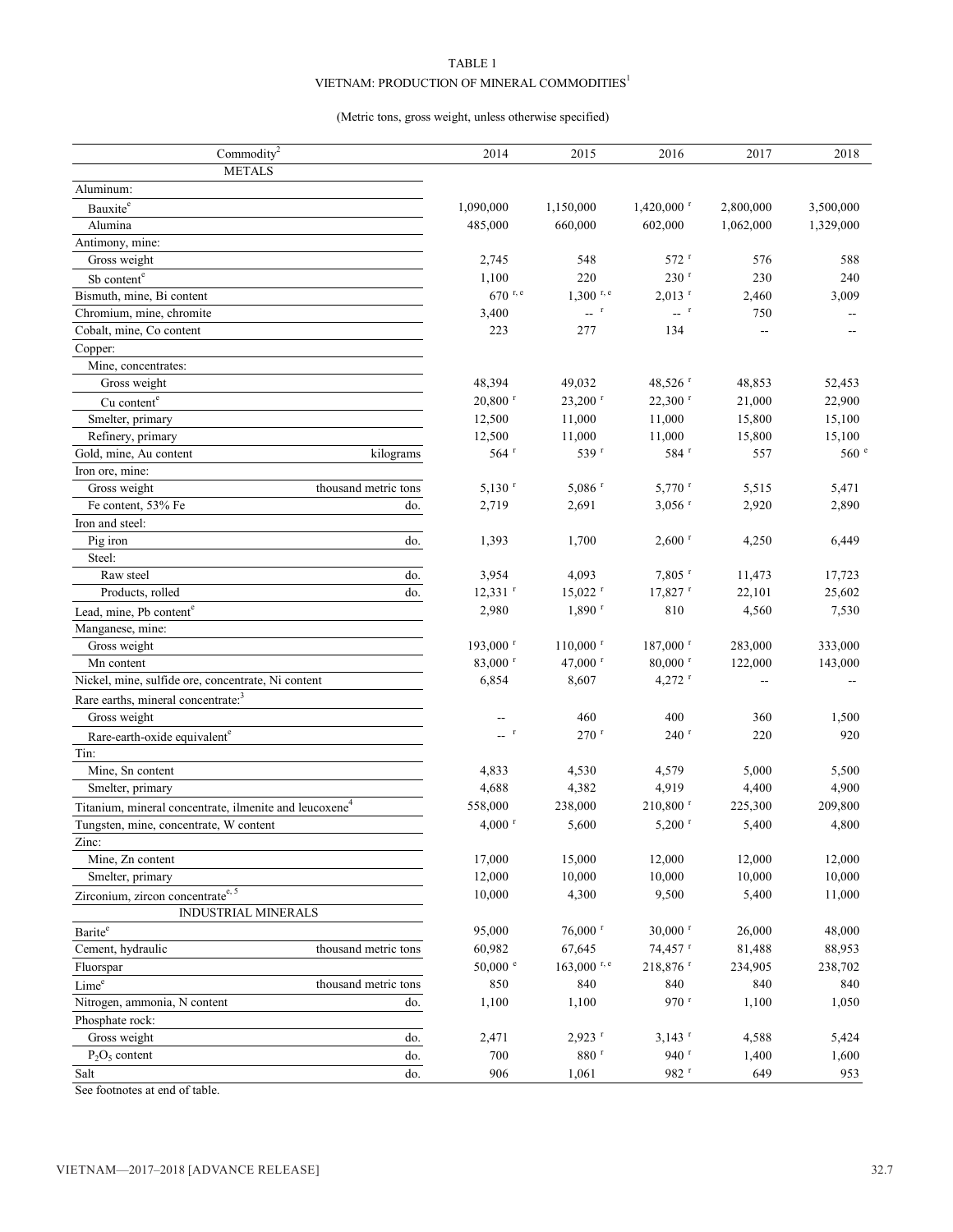# TABLE 1

#### VIETNAM: PRODUCTION OF MINERAL COMMODITIES $^{\rm l}$

#### (Metric tons, gross weight, unless otherwise specified)

| Commodity <sup>2</sup>                 |                            | 2014                  | 2015                   | 2016                   | 2017              | 2018               |
|----------------------------------------|----------------------------|-----------------------|------------------------|------------------------|-------------------|--------------------|
| INDUSTRIAL MINERALS-Continued          |                            |                       |                        |                        |                   |                    |
| Stone, sand, and gravel, construction: |                            |                       |                        |                        |                   |                    |
| Sand and gravel, including silica sand | thousand metric tons       | 91,231                | 93,072                 | $97.139$ <sup>r</sup>  | 96,215            | 93,548             |
| Stone, crushed                         | do.                        | 244,349               | 262,177                | $286,944$ <sup>r</sup> | 277,172           | 286,003            |
| MINERAL FUELS AND RELATED MATERIALS    |                            |                       |                        |                        |                   |                    |
| Coal, anthracite                       | thousand metric tons       | 41,086                | 41,664                 | $38,735$ <sup>r</sup>  | 38,409            | 42,047             |
| Natural gas                            | million cubic meters       | 10,210                | 10,660                 | 10,610                 | 9,866             | 10,010             |
| Petroleum:                             |                            |                       |                        |                        |                   |                    |
| Crude                                  | thousand 42-gallon barrels | 127,494 r             | $137,419$ <sup>r</sup> | $126,306$ <sup>r</sup> | 113,756           | 102,401            |
| Refinery:                              |                            |                       |                        |                        |                   |                    |
| Diesel                                 | do.                        | 21,575                | 22,884                 | 21,572                 | $18.100^{\circ}$  | $22,300$ $\degree$ |
| Gasoline                               | do.                        | $18,835$ <sup>r</sup> | 23,427                 | $23,687$ <sup>r</sup>  | 29.100 e          | $24,300$ $\degree$ |
| Jet fuel                               | do.                        | 769                   | 1,554                  | 2,988                  | 3.700 e           | 3,600 °            |
| Liquefied petroleum gas                | do.                        | $4,145$ <sup>r</sup>  | $5,202$ <sup>1</sup>   | $5,684$ <sup>r</sup>   | 6,900 °           | 6,600 °            |
| Total                                  | do.                        | 45,300 $^{\rm r}$     | $53,100$ <sup>r</sup>  | 53,900 $^{\rm r}$      | 57,800 $^{\circ}$ | 56,800 $^{\circ}$  |

<sup>e</sup>Estimated. <sup>r</sup>Revised. do. Ditto. -- Zero.

<sup>1</sup>Table includes data available through November 14, 2019. All data are reported unless otherwise noted. Totals and estimated data are rounded to no more than three significant digits; may not add to totals shown.

<sup>2</sup>In addition to the commodities listed, bentonite, refractory clay, gemstones, graphite, gypsum, kaolin, lignite, pyrite, pyrophyllite, silver, and sulfur may have been produced, but available information was inadequate to make reliable estimates of output.

<sup>3</sup>China's imports from Vietnam.

<sup>4</sup>Estimate based on import statistics from trading partners (primarily China and Japan).

<sup>5</sup>Estimated figures based on Vietnam's inferred exports of zirconium ore to China.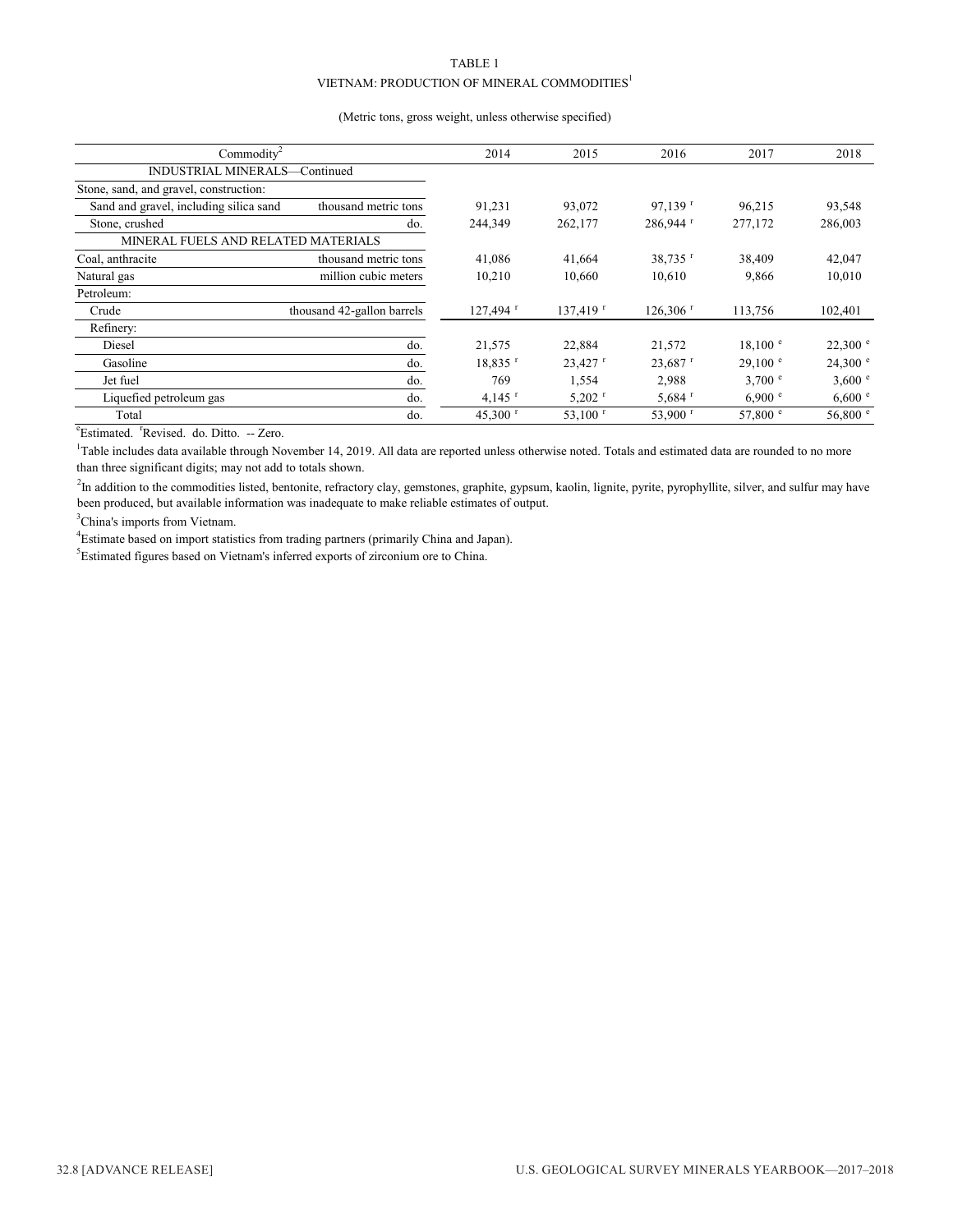## (Thousand metric tons unless otherwise specified)

|                |                                                                                                 |                                                                                           | Annual                |
|----------------|-------------------------------------------------------------------------------------------------|-------------------------------------------------------------------------------------------|-----------------------|
| Commodity      | Major operating companies and major equity owners                                               | Location of main facilities                                                               | capacity <sup>e</sup> |
| Alumina        | Dak Nong Aluminum Co. [Vietnam National Coal and<br>Mineral Industries Group (VINACOMIN), 100%] | Nhan Co Aluminium Plant, Dak Nong Province                                                | 630                   |
| Do.            | Lam Dong Aluminum Co. [Vietnam National Coal and                                                | Tan Rai Bauxite Aluminum Complex,                                                         | 650                   |
|                | Mineral Industries Group (VINACOMIN), 100%]                                                     | Lam Dong Province                                                                         |                       |
| Antimony       | Ha Giang Mechanical and Mineral JSC                                                             | Mau Due Mine, Minh Son, Bac Me District,                                                  | NA                    |
|                |                                                                                                 | and plant in Binh Vang Industrial Zone,                                                   |                       |
|                |                                                                                                 | Ha Giang Province                                                                         |                       |
| Apatite        | Apatite Vietnam One Member Ltd. Co. [Vietnam National<br>Chemical Group (VINACHEM), 100%]       | Bac Nhac Son Apatite Ore Plant, Lao Cai Province                                          | 2,800                 |
| Barite         | <b>NA</b>                                                                                       | Ao Sen deposit, Son Duong District, Tuyen Quang<br>Province                               | 80                    |
| Bauxite        | Vietnam National Coal and Mineral Industries Group<br>(VINACOMIN)                               | Tan Rai Mine, Bao Lam District, Lam Dong Province                                         | 1,700                 |
| Do.            | do.                                                                                             | Nhan Co Mine, Dak Nong Province                                                           | 1,800                 |
| <b>Bismuth</b> | Masan Tungsten LLC                                                                              | Nui Phao Mine, Dai Tu, Thai Nguyen Province                                               | 2                     |
| Cement         | An Giang Cement Co.                                                                             | An Giang cement plant, An Giang Province                                                  | 400                   |
| Do.            | Binh Phuoc Cement Co.                                                                           | Binh Phuoc cement plant, Binh Phuoc Province                                              | 2,000                 |
| Do.            | Cam Pha Cement Joint Stock Co. [Vietnam Construction                                            | Luongson cement plant, Hoa Binh                                                           | 1,200                 |
|                | and Import-Export Joint Stock Corp. (VINACONEX)]                                                | Province                                                                                  |                       |
| Do.            | Construction Materials Corporation No.1 (FiCO) JSC                                              | DIC Binh Duong cement plant, FiCO BMT                                                     | 2,900                 |
|                |                                                                                                 | White Cement Plant, FiCO Hiep Phuoc                                                       |                       |
|                |                                                                                                 | Cement Plant, Tay Ninh FICO cement plant                                                  |                       |
| Do.            | Chinfon Cement Corp. [Chinfon Vietnam Holding Co. Ltd.,                                         | Chinfon cement plant and Trang Kenh plant,                                                | 5,000                 |
|                | 70%; Vietnam People's Committee of Hai Phong City,                                              | Hai Phong City; Hiepphuoc plant,                                                          |                       |
|                | 15.56%; Vietnam Cement Industry Corp. (VICEM),                                                  | Ho Chi Minh City                                                                          |                       |
|                | 14.44%]                                                                                         |                                                                                           |                       |
| Do.            | Cong Thanh Cement Joint Stock Co.                                                               | Cong Thanh cement plant, Thanh Hoa Province                                               | 1,000                 |
| Do.            | Cao Ngan Cement Joint Stock Co.                                                                 | Cao Ngan cement plant, Thai Nguyen Province                                               | 600                   |
| Do.            | Dong Son Cement Co.                                                                             | Dong Son cement plant, Thai Nguyen Province                                               | 1,500                 |
| Do.            | Dong Thanh Cement Co.                                                                           | Dong Thanh cement plant, Dong Nai Province                                                | 1,000                 |
| Do.            | Fico Tay Ninh Cement Joint Stock Co (TAFiCO)                                                    | Fico Tay Ninh Cement Plant, Cay Cay, Tan Hoa                                              | 3,500                 |
|                |                                                                                                 | Commune, Tan Chau District, Tay Ninh Province                                             |                       |
| Do.            | Ha Long Joint Stock Co. [Vietnam Cement Industry Corp.                                          | Ha Long cement plant, Ho Chi Minh City,                                                   | 2,000                 |
|                | (VICEM), 100%]                                                                                  | Quang Ninh Province                                                                       |                       |
| Do.            | Hoang Phat Vissai Group Co. Ltd.                                                                | Dong Banh cement plant, Lang Son Province                                                 | 1,000                 |
| Do.            | do.                                                                                             | Song Lam cement plant, Nghe An Province                                                   | 6,000                 |
| Do.            | do.                                                                                             | Ha Nam plant, Thanh Liem District,                                                        | 3,000                 |
|                |                                                                                                 | Ha Nam Province                                                                           |                       |
| Do.            | do.                                                                                             | Vissai Ninh Binh cement plant, Gia                                                        | 3,600                 |
|                |                                                                                                 | Vien District, Ninh Binh Province                                                         |                       |
| Do.            | Hoang Long Cement JSC                                                                           | Thanh Nai Plant, Thach My, Nam Giang, Quang Nam                                           | 350                   |
| Do.            | La Hien Cement Joint Stock Co.                                                                  | La Hien cement plant, Thai Nguyen Province                                                | 600                   |
| Do.            | Langbang Cement Co.                                                                             | Langbang cement plant, Quang Ninh Province                                                | 1,500                 |
| Do.            | Long Son Cement Co.                                                                             | Bim Son town, Thanh Hoa Province                                                          | 5,000                 |
| Do.            | Luckvaxi Cement Co.                                                                             | Luckvaxi cement plant, Thua Thien Hue Province                                            | 1,200                 |
| Do.            | Luks Group (Vietnam Holdings) Co. Ltd.                                                          | Kim Dinh cement plant and Ninh Thuan                                                      | 2,800                 |
|                |                                                                                                 | grinding plant, Thua Thien Hue Province                                                   |                       |
| Do.            | Mai Son Cement Joint Stock Co.<br>Midland Construction Corp. (COSEVCO)                          | Son La cement plant, Son La Province                                                      | 1,200<br>1,400        |
| Do.<br>Do.     | Nghi Son Cement Corp. [Taiheiyo Cement Corp., 45.5%;                                            | Song Gianh cement plant, Quang Binh Province<br>Nghi Son cement plant, Thanh Hoa Province | 4,300                 |
|                | Vietnam Cement Industry Corp. (VICEM), 35%;                                                     |                                                                                           |                       |
|                | Mitsubishi Materials Corp., 19.5%]                                                              |                                                                                           |                       |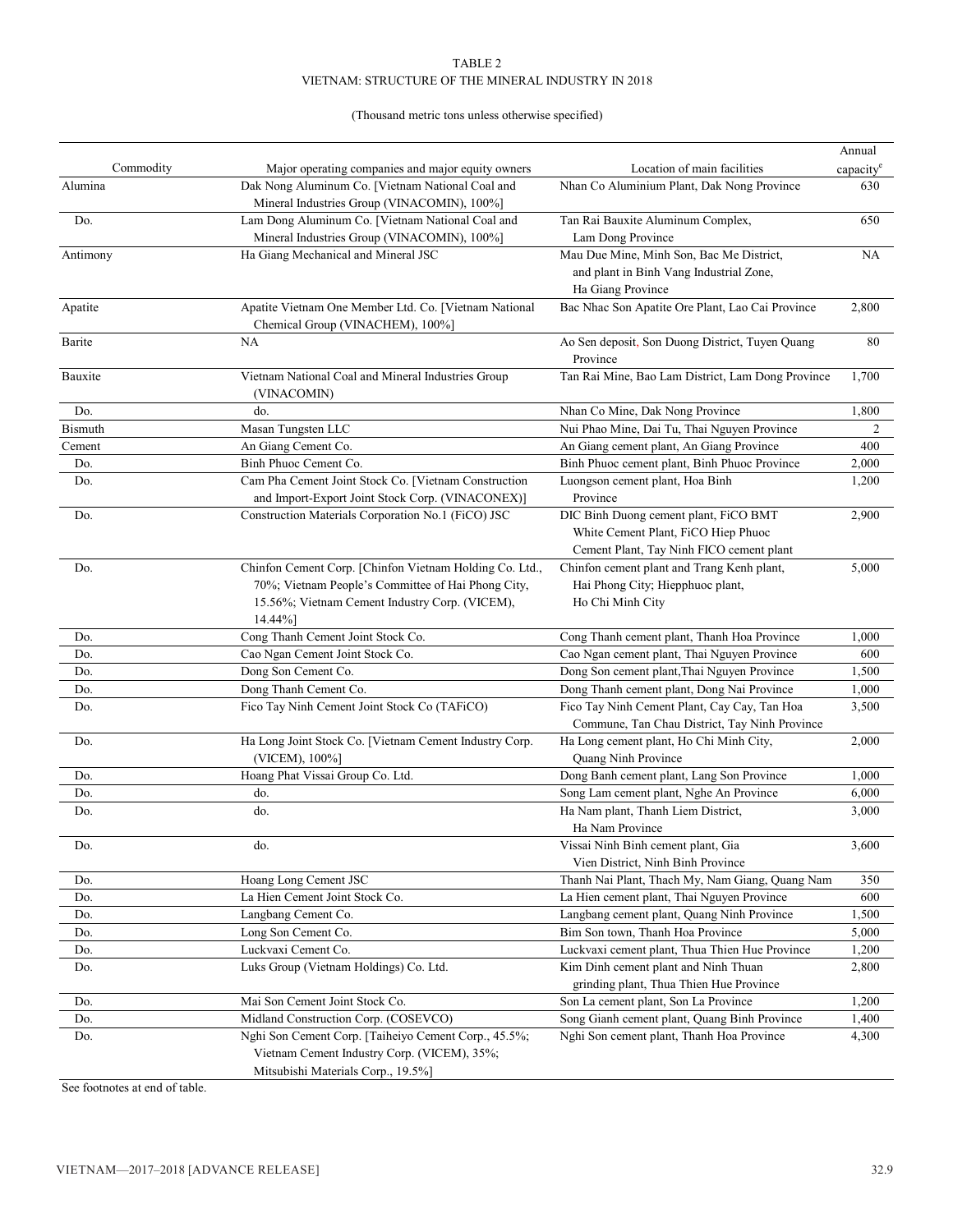#### (Thousand metric tons unless otherwise specified)

|                                |                                                                                                                                             |                                                                                                                                                                        | Annual                |
|--------------------------------|---------------------------------------------------------------------------------------------------------------------------------------------|------------------------------------------------------------------------------------------------------------------------------------------------------------------------|-----------------------|
| Commodity                      | Major operating companies and major equity owners                                                                                           | Location of main facilities                                                                                                                                            | capacity <sup>e</sup> |
| Cement-Continued               | Phuc Son Cement Co. (Lucky Group of Taiwan, 90%,<br>and Hai Duong Cement Co., 10%)                                                          | Phuc Son cement plant, Hai Duong Province                                                                                                                              | 4,000                 |
| Do.                            | Quan Trieu Cement Joint Stock Co. [Viet Bac Mining<br>Industry Corp. and Vietnam National Coal and Mineral<br>Industries Group (VINACOMIN)] | Quan Trieu cement plant, Thai Nguyen Province                                                                                                                          | 820                   |
| Do.                            | Quang Ninh Cement and Construction Joint Stock Co.                                                                                          | Ha Tu cement plant, Lam Thach cement<br>plant, Quang Ninh Province                                                                                                     | 2,100                 |
| Do.                            | Siam City Cement Vietnam Co. Ltd. [Siam City Cement<br>Public Ltd. (SCCC), 65%, and Vietnam Cement<br>Industry Corp. (VICEM), 35%]          | Cement grinding station, Dong Nai Province                                                                                                                             | 6,300                 |
| Do.                            | So Luong Cement Plant (Vassai Group, 100%)                                                                                                  | Nghe An Province                                                                                                                                                       | 600                   |
| Do.                            | Song Thao Cement Joint Stock Co.                                                                                                            | Song Thao cement plant, Phu Tho Province                                                                                                                               | 1,000                 |
|                                | [Vietnam Cement Industry Corp. (VICEM), 100%]                                                                                               |                                                                                                                                                                        |                       |
| Do.                            | Than Long Cement (PT Semen Indonesia, 70%, and<br>others, 30%)                                                                              | Thang Long cement plant, Quang Ninh Province                                                                                                                           | 2,500                 |
| Do.                            | Tuyen Quang Cement Joint Stock Co. [(Vietnam National<br>Coal and Mineral Industries Group (VINACOMIN), 100%]                               | Tuyen Quang cement plant, Tuyen Quang Province                                                                                                                         | 910                   |
| Do.                            | Vietnam Construction and Import-Export Joint Stock<br>Corp. (VINACONEX)                                                                     | Cam Pha cement grinding plant, Phu Tau Province                                                                                                                        | 2,300                 |
| Do.                            | Vietnam Construction Materials JSC.<br>(SCG Cement and Building Materials Co. Ltd., 100%)                                                   | Integrated cement plant, Tuyen Hoa District,<br>Quang Binh Province                                                                                                    | 3,100                 |
| Do.                            | do.                                                                                                                                         | Yen Bai cement plant, Yen Bai Province                                                                                                                                 | 200                   |
| Do.                            | Vietnam Cement Industry Corp. (VICEM), 100%                                                                                                 | Bim Son cement plant, Thanh Hoa Province                                                                                                                               | 3,800                 |
| Do.                            | do.                                                                                                                                         | But Son cement plant, Ha Nam Province                                                                                                                                  | 3,000                 |
| Do.                            | do.                                                                                                                                         | Ha Tien I cement plant, Ho Chi Minh City                                                                                                                               | 1,500                 |
| Do.                            | do.                                                                                                                                         | Ha Tien II cement plant, Kien Giang Province                                                                                                                           | 1,200                 |
| Do.                            | do.                                                                                                                                         | Hai Phong cement plant, Ha Giang Province                                                                                                                              | 1,700                 |
| Do.                            | do.                                                                                                                                         | Hai Van cement plant, Da Nang City                                                                                                                                     | 600                   |
| Do.                            | do.                                                                                                                                         | Hoang Mai cement plant, Nghe An Province                                                                                                                               | 1,400                 |
| Do.                            | do.                                                                                                                                         | Hoang Thach cement plant, Hai Duong Province                                                                                                                           | 3,600                 |
| Do.                            | do.                                                                                                                                         | Tam Diep cement plant, Ninh Binh Province                                                                                                                              | 1,400                 |
| Do.                            | Vietnam Industrial Construction Corp. (VINAINCON)                                                                                           | Quang Son cement plant, Dong Hy District,<br>Thai Nguyen Province                                                                                                      | 1,500                 |
| Do.                            | X18 Cement Joint Stock Co.                                                                                                                  | Cement X18 plant, Hoa Binh Province                                                                                                                                    | 100                   |
| Do.                            | Xuan Thanh Cement                                                                                                                           | Plants in Ha Nam, Quang Nam, and Binh Phuoc<br>Provinces                                                                                                               | 4,500                 |
| Chromite, gross weight         | Thai Nguyen Nonferrous Metals Joint Stock Co.<br>[VINACOMIN Minerals Holding Corp. (VIMICO), 51%]                                           | Nui Nua, Thanh Hoa Province                                                                                                                                            | 10                    |
| Coal:                          |                                                                                                                                             |                                                                                                                                                                        |                       |
| Anthracite                     | Nui Beo Coal Joint Stock Co. [Vietnam National Coal<br>and Mineral Industries Group (VINACOMIN), 52.9%]                                     | Le Thanh Tong, Halong City, Quang Ninh Province                                                                                                                        | NA                    |
| Do.                            | Viebac Mining Industry Holding Corp. (VVMI)<br>(VINACOMIN, 100%)                                                                            | Nui Hong and Khanh Hoa coal mines, Thai Nguyen<br>Province                                                                                                             | NA                    |
| Do.                            | Vietnam National Coal and Mineral Industries Group<br>(VINACOMIN), 100%                                                                     | Cam Pha, Cao Son, Coc Sau, Cua Ong, Deo Nai,<br>Dong Trieu, Ha Lam, Ha Tu, Hon Gai, Khe Cham,<br>Mao Khe, Mong Duong, Uong Bi, and<br>Vang Danh in Quang Ninh Province | 42,000                |
| Lignite                        | Viebac Mining Industry Holding Corp. (VVMI)<br>(VINACOMIN, 100%)                                                                            | Na Duong Mine, Loc Binh District, Lang Son<br>Province                                                                                                                 | NA                    |
| Cobalt, mine,<br>metric tons   | Ban Phuc Nickel Mines LLC.                                                                                                                  | Ban Phuc nickel mine, Son La Province                                                                                                                                  | 200                   |
| Co content                     | (Asian Mineral Resources, 90%)                                                                                                              |                                                                                                                                                                        |                       |
| See footnotes at end of table. |                                                                                                                                             |                                                                                                                                                                        |                       |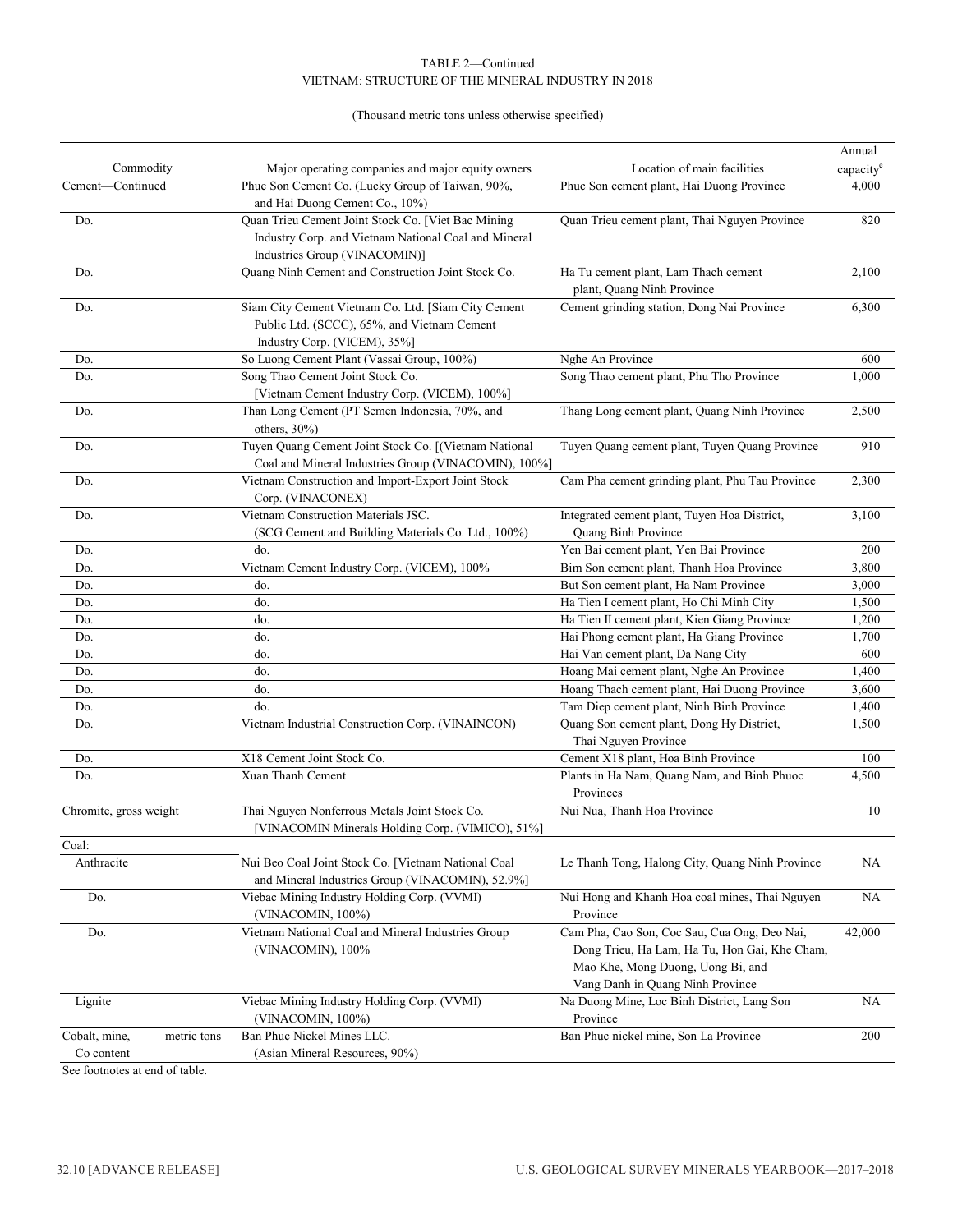#### (Thousand metric tons unless otherwise specified)

|                               |                                                          |                                                     | Annual                |
|-------------------------------|----------------------------------------------------------|-----------------------------------------------------|-----------------------|
| Commodity                     | Major operating companies and major equity owners        | Location of main facilities                         | capacity <sup>e</sup> |
| Copper:                       |                                                          |                                                     |                       |
| Concentrate, Cu content       | Ban Phuc Nickel Mines LLC.                               | Ban Phuc nickel mine, Son La Province               | 4                     |
|                               | (Asian Mineral Resources, 90%)                           |                                                     |                       |
| Do.                           | Dong Ta Phoi Joint Stock Co.                             | Ta Phoi Mine, Lao Cai Province                      | NA                    |
| Do.                           | Masan Resources Corp. (MRC)                              | Nui Phao Mine, Dai Tu, Thai Nguyen Province         | 9                     |
| Ore                           | Sin Quyen Copper Complex [operated by VINACOMIN -        | Sin Quyen copper mine, Bat Xat District,            | 1,100                 |
|                               | Minerals Holding Corp. (VIMICO), 100%]                   | Lao Cai Province                                    |                       |
| Refined                       | Lao Cai Copper Smelting Enterprise [VINACOMIN -          | Tang Loong Industrial Park, Bao Thang District,     | 16                    |
| Ferroalloy:                   | Minerals Holding Corp. (VIMICO), 100%]                   | Lao Cai Province                                    |                       |
| Ferromanganese                | New Resources Metallurgy (British-Vietnam joint venture) | Phu Thu Town, Kinh Mon District,                    | 37                    |
|                               |                                                          | Hai Duong Province                                  |                       |
| metric tons                   | Asia Tungsten products (Vietnam) Ltd. (Asia Tungsten     | Tan Tien Industrial Zone, Vinh Bao District,        | 4,000                 |
| Ferrotungsten,<br>W content   | Products Co., Ltd. of Hong Kong, 100%)                   | Hai Phong City                                      |                       |
| Do.<br>do.                    | Vietnam Youngsun Tungsten Industry Co. Ltd. (Hong        | Cailan Industrial Zone, Quang Ninh plant,           | 3,600                 |
|                               |                                                          |                                                     |                       |
| Fertilizer:                   | Kong Wolfram International Investment Co., Ltd.)         | Halong City, Quang Ninh Province                    |                       |
| Nitrogen, ammonia             | Ha Bac Nitrogenous Fertilizer Factory [Vietnam National  | Ha Bac fertilizer plant, Bac Giang Province         | 500                   |
|                               | Chemical Group (VINACHEM), 100%]                         |                                                     |                       |
| Do.                           | Ninh Binh Nitrogenous Fertiliser One-Member Co., Ltd.    | Ninh Binh urea fertilizer plant, Ninh Binh Province | <b>NA</b>             |
|                               | [Vietnam National Chemical Group (VINACHEM), 100%]       |                                                     |                       |
| Do.                           | PetroVietnam Fertilizer and Chemicals Corp.              | Ca Mau fertilizer plant, Khanh An, Ca Mau Province  | NA                    |
| Do.                           | Phy My Nitrogenous Fertilizer and Chemical JSC           | Phu My, Ba Ria-Vung Tau Province                    |                       |
|                               | [Vietnam National Chemical Group (VINACHEM), 100%]       |                                                     |                       |
| Superphosphate                | Lam Thao Fertilizers & Chemicals JSC [Vietnam            | Lam Thao, Phu Tho Province                          | 800                   |
|                               | National Chemical Group (VINACHEM), 100%]                |                                                     |                       |
| Fluorspar                     | Masan Resources Corp. (MRC)                              | Nui Phao Mine, Dai Tu District,                     | 240                   |
|                               |                                                          | Thai Nguyen Province                                |                       |
| million cubic<br>Gas, natural | VietSovPetro (Vietnam Oil and Gas Group, 51%, and        | Offshore Bach Ho oilfield, Rang Dong oilfield,      | 7,300                 |
| meters                        | Zarubeznheft of Russia, 49%)                             | and Lan Tay and Lan Do gasfields                    |                       |
| Do.<br>do.                    | Vietnam Oil and Gas Group (PetroVietnam) and             | Su Tu Trang offshore field (Block 15.1),            | 9,890                 |
|                               | operated by Cuu Long Joint Operating Co.                 | Cuu Long Basin                                      |                       |
| Gold                          |                                                          |                                                     |                       |
| kilograms<br>Ore, Au content  | Bong Mieu Gold Mining Co. Ltd. (BMGMC) (Besra Gold       | Bong Mieu Mine and Nui Kem underground              | $400^{-1}$            |
|                               | Inc., 80%; Mineral Development Co., 10%; Quang Nam       | mines, Quang Nam Province                           |                       |
|                               | Mineral Joint Stock Co., 10%)                            |                                                     |                       |
| Do.<br>do.                    | Phuoc Son Gold Co. Ltd. (Besra Gold Inc., 85%)           | Bai Dat and Bai Go deposit in Phuoc Son             | NA <sup>1</sup>       |
|                               |                                                          | gold property, Quang Nam Province                   |                       |
| Refined<br>do.                | Lao Cai Copper Smelting Enterprise [VINACOMIN -          | Tang Loong Industrial Park, Bao Thang District,     | 550                   |
|                               | Minerals Holding Corp. (VIMICO), 100%]                   | Lao Cai Province                                    |                       |
| Do.                           | Thai Nguyen Nonferrous Metal Joint Stock Co.             | Phuc Xa Ward, Thai Nguyen City, Thai Nguyen         | NА                    |
| Graphite                      | Song Da Lao Cai Mining Joint Stock Co.                   | Nam Thi Mine, Bao Yen District, Lao Cai Province    | NA                    |
| Gypsum, products              | Huy An Co.                                               | NA                                                  | 2,500                 |
| Do.                           | Saint-Gobain Gyproc                                      | Nha Be District, Ho Chi Minh City                   | 9,000                 |
| Do.                           | USG Boral Gypsum Vietnam Co. Ltd. (Boral Ltd., 50%,      | Ho Chi Minh City                                    | 20,000                |
|                               | and USG Corp. 50%)                                       |                                                     |                       |
| Iron, ore, gross weight       | Thach Khe Iron JSC (TIC) [Vietnam National Coal and      | Thach Khe iron mine, Ha Tinh Province               | NA                    |
|                               | Mineral Industries Group (VINACOMIN); Thang Long         |                                                     |                       |
|                               | Minerals and Metals Co. Ltd.; Ha Tinh Minerals and       |                                                     |                       |
|                               | Trading JSC; Vietnam Steel Corp. (VNSTEEL); Bitexco]     |                                                     |                       |
| Do.                           | Thai Nguyen Iron and Steel Corp.                         | Trai Cau and Tien Bo, Thai Nguyen Province;         | 850                   |
|                               | [Vietnam Steel Corp. (VNSTEEL), 100%]                    | Thach Khe, Ha Tinh Province                         |                       |
| Do.                           | Thai Nguyen Black Metallurgical Joint Stock Co.          | Chom Vung Tay Mine, Dong Hy District,               | NA                    |
|                               |                                                          | Thai Nguyen Province                                |                       |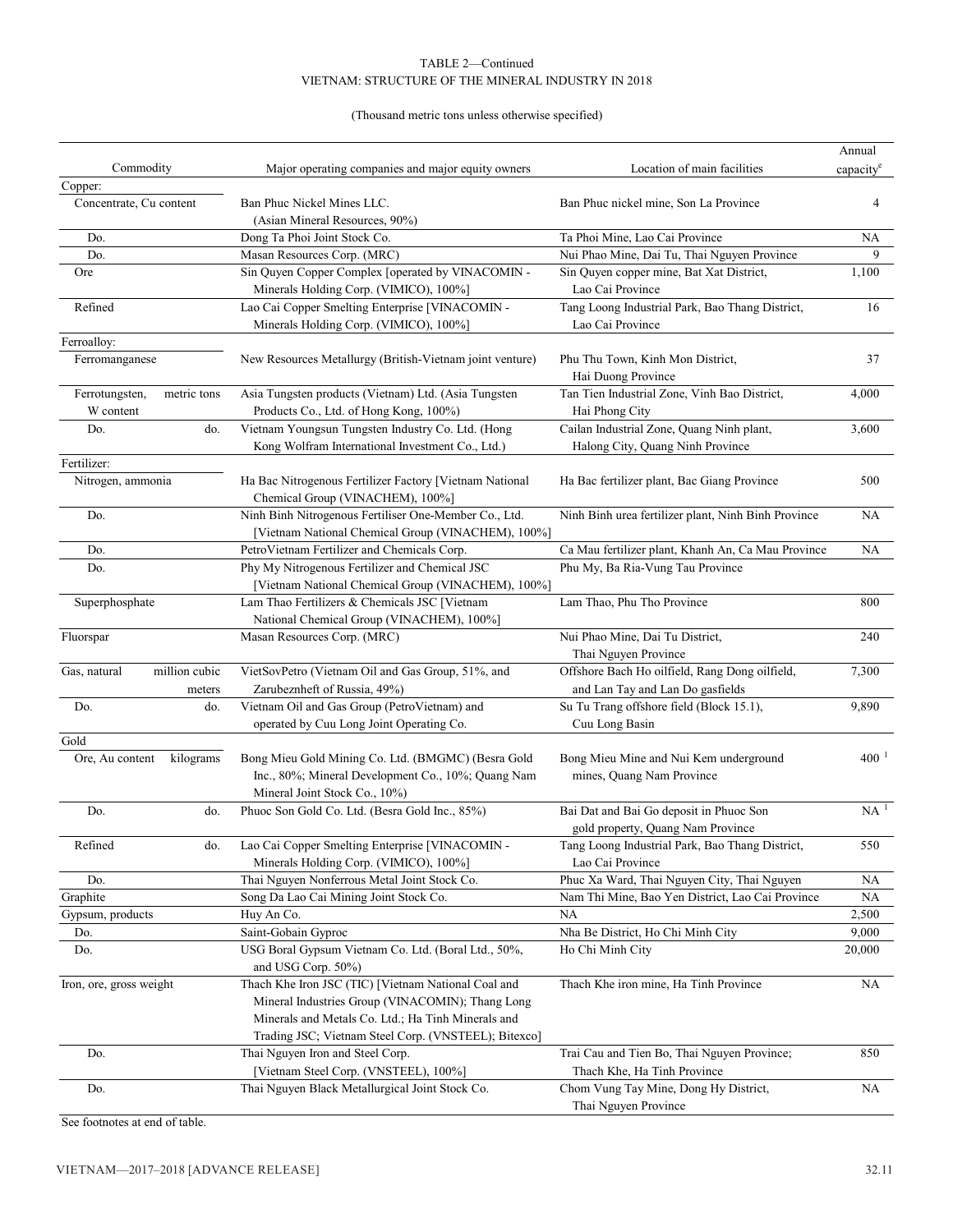#### (Thousand metric tons unless otherwise specified)

|                                 | Commodity                                | Major operating companies and major equity owners                                                                                                                                                                 | Location of main facilities                                                                 | Annual<br>capacity <sup>e</sup> |
|---------------------------------|------------------------------------------|-------------------------------------------------------------------------------------------------------------------------------------------------------------------------------------------------------------------|---------------------------------------------------------------------------------------------|---------------------------------|
|                                 | Lead, concentrates, Pb content           | Thai Nguyen Nonferrous Metal Joint Stock Co.                                                                                                                                                                      | Cho Dien lead-zinc mine, Ban Thi, Na Hang District,<br>Tuyen Quang Province                 | NA                              |
| Manganese:<br>Ore, gross weight |                                          | Danka Minerals Joint Stock Co.                                                                                                                                                                                    | Toc Tat Mine, Tra Linh District, Cao Bang Province                                          | NА                              |
| Do.                             |                                          | Phuc Son Manganese, Mineral, and Mechanics<br>Joint Stock Co.                                                                                                                                                     | Chiem Hoa District, Tuyen Quang Province                                                    | NA                              |
| Manganese alloys                |                                          | Cao Bang Manganese Industry Corp.<br>(Danka Minerals JSC, 25%)                                                                                                                                                    | Plant in Cao Bang Province                                                                  | 20                              |
| Do.                             |                                          | New Resources Metallurgy (British-Vietnam joint venture)                                                                                                                                                          | Plant in Phu Thu Town, Kinh Mon District,<br>Hai Duong Province                             | 120                             |
| Nickel, mine,<br>Ni content     | metric tons                              | Ban Phuc Nickel Mines LLC (BPNM) (Asian Mineral<br>Resources, 90%, and Son La Mechanical Engineering<br>JSC, 10%)                                                                                                 | Ban Phuc nickel sulfide deposit,<br>Son La Province                                         | 6,400 <sup>2</sup>              |
| Petroleum:                      |                                          |                                                                                                                                                                                                                   |                                                                                             |                                 |
| Crude                           | thousand<br>42-gallon barrels<br>per day | Chim Sáo Crude Oil [Premier Oil (operator), 53.125%;<br>Santos Ltd., 31.875%; PetroVietnam, 15%]                                                                                                                  | Dua Oil project (offshore) in Nam Con<br>Son Basin (Block 12W)                              | 8                               |
| Do.                             | do.                                      | VietSovPetro [Vietnam Oil and Gas Group (PetroVietnam),<br>and Zarubeznheft JSC]                                                                                                                                  | Offshore Bach Ho, Rong, Rang Dong, Ruby,<br>Bunga Kekwa, Dai Hung, and SuTu Trang oilfields | 147                             |
| Refined                         | do.                                      | Binh Son Refining and Petrochemical Joint Stock Co.<br>[Vietnam Oil and Gas Group (PetroVietnam), 50%;<br>ConocoPhillips Co., 23.25%; Korea National Oil Corp.,<br>14.25%; SK Innovation, 9%; Geopetrol SA, 3.5%] | Dung Quat refinery, Quang Ngai Province                                                     | 148                             |
| Do.                             | do.                                      | Nghi Son Refinery and Petrochemical LLC (NSR)<br>[Idemitsu Kosan Co., Ltd., 35.1%; Kuwait Petroleum<br>Europe B.V., 35.1%; Vietnam Oil and Gas Group,<br>25.1%; Mitsui Chemical, 4.7%]                            | Refinery in Nghi Son Economic Zone,<br>Thanh Hoa Province                                   | 200                             |
| Phosphate rock                  |                                          | Vietnam Apatite Limited Co. (VINAAPACO) [Vietnam<br>National Chemical Corp. (VNCC), 100%]                                                                                                                         | Cam Duong and Tang Loong, Lao Cai<br>Province                                               | 5,500                           |
| Rare earths:                    |                                          |                                                                                                                                                                                                                   |                                                                                             |                                 |
| Ore                             | metric tons                              | Lai Chau-VINACOMIN - Minerals Holding Corp.<br>(VIMICO)-Rare Earth JSC, and Dong Pao Rare Earth<br>Development Co.                                                                                                | Dong Pao Rare Earth Mine, Ban Hon Commun,<br>Tam Duong District, Lai Chau Province          | 10,000                          |
| Processing                      | do.                                      | Shin-Etsu Magnetic Minerals Vietnam Co., Ltd.                                                                                                                                                                     | Dinh Vu Industrial Park, Hai Phong City                                                     | 2,200                           |
| Do.                             | do.                                      | Vietnam Rare Earth Co. (VERX) [Shenghe Resources<br>(Singapore), 90%, and Seidou, 10%]                                                                                                                            | Bac Ninh Industrial Zone, Bac Ninh Province                                                 | 700                             |
| Do.                             | do.                                      | Vietnam Rare Earth Joint Stock Co. (VTRE)                                                                                                                                                                         | Lao Cau, Phu Ly City, Ha Nam Province                                                       | 4,000                           |
| Silica                          |                                          | Cam Ranh Sand Co. (FICO)                                                                                                                                                                                          | Thuy Trieu sand deposit, Khanh Hoa Province                                                 | 150                             |
| Do.                             |                                          | Da Nang Sand Processing Plant (Vico Silica Ltd., 100%)                                                                                                                                                            | Nam O sand deposit, Quang Nam Province                                                      | 120                             |
| Do.                             |                                          | Van Hai Viglacera                                                                                                                                                                                                 | Van Hai sand deposit, Quang Binh Province                                                   | 200                             |
| Steel:                          |                                          |                                                                                                                                                                                                                   |                                                                                             |                                 |
| Raw steel                       |                                          | Cao Bang Iron and Steel Joint Stock Co.                                                                                                                                                                           | Billet plant, Cao Bang Province                                                             | 220                             |
| Do.                             |                                          | Formosa Ha Tinh Steel Corp. (FHS) (Formosa Plastic Group,<br>70%; China Steel Corp., 25%; JFE Steel Corp., 5%)                                                                                                    | Vung Ang Economic Zone, Ky Anh Town,<br>Ha Tinh Province                                    | 7,000                           |
| Do.                             |                                          | Hoa Phat Steel One Member Co. Ltd.                                                                                                                                                                                | Billet plant, Hung Yen Province                                                             | NA                              |
| Do.                             |                                          | Pomina Steel Joint Stock Co.                                                                                                                                                                                      | Billet plant, Phu My Industrial Park, Tan Thanh<br>District, Ba Ria-Vung Tau Province       | 1,500                           |
| Do.                             |                                          | Shengli (Vietnam) Special Steel Co. Ltd. [Shengli (Fuzhou)<br>Group Corp., and Guangdong Metals and Minerals<br>Import & Export Corp.]                                                                            | Billets plant, Cau Nghin Industrial Park,<br>Anbai, Quynh Phu District, Thai Binh Province  | 600                             |
| Do.                             |                                          | Vietnam Italy Steel JSC (Hai Hung Trade JSC, 65%;<br>Kyoei Steel, 20%; others, 15%)                                                                                                                               | Billets plant, Nam Cau Kien Industrial Zone,<br>Hai Phong City                              | 500                             |
| Do.                             |                                          | Vietnam Steel Corp. (VNSTEEL)                                                                                                                                                                                     | Cai Lan, Thai Nguyen Province, and<br>Phu My, Ba Ria-Vung Tau Province                      | 1,500                           |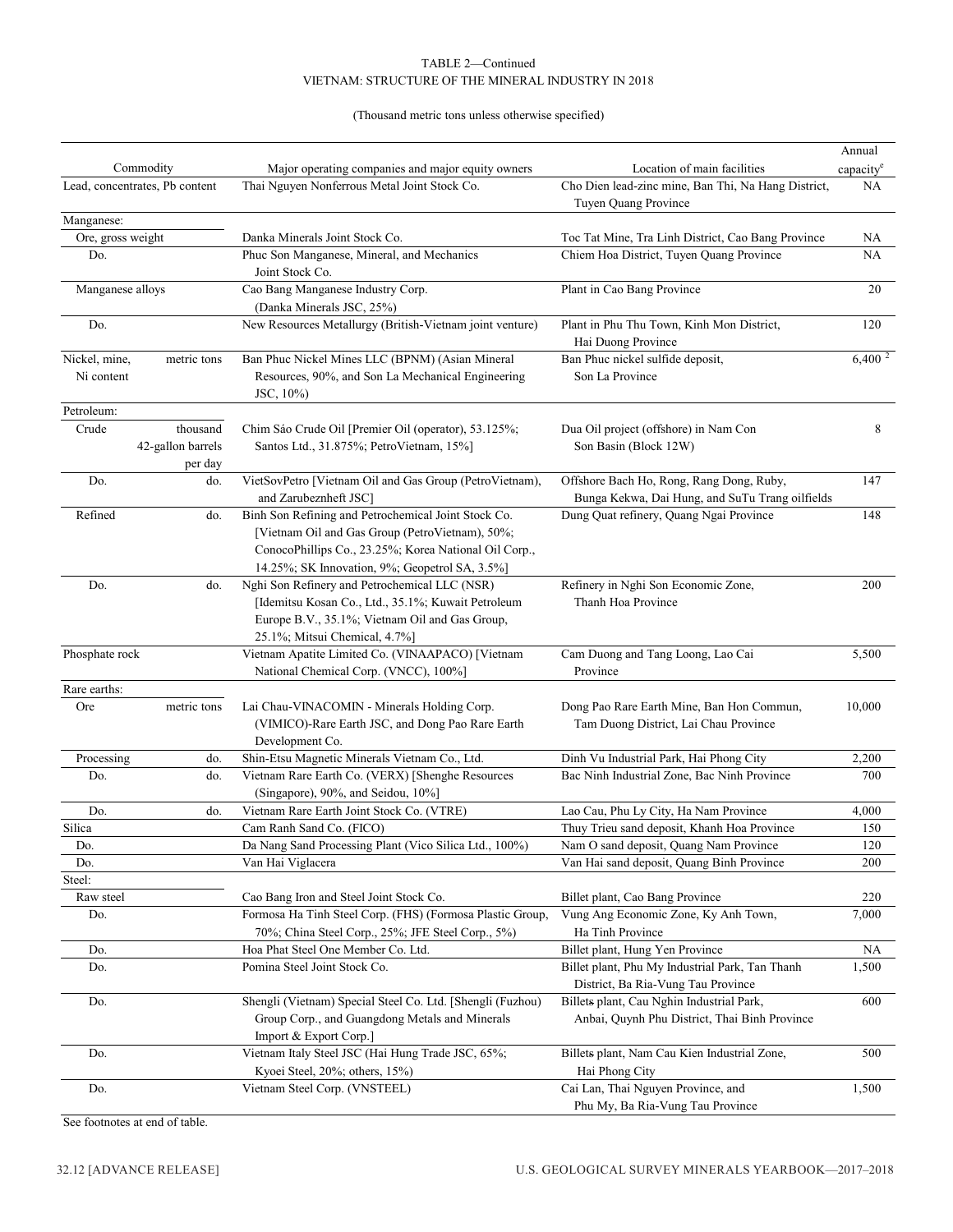## (Thousand metric tons unless otherwise specified)

|                  |                                                           |                                                    | Annual    |
|------------------|-----------------------------------------------------------|----------------------------------------------------|-----------|
| Commodity        | Major operating companies and major equity owners         | Location of main facilities                        | capacity  |
| Steel:-Continued |                                                           |                                                    |           |
| Products         | China Steel Sumikin Vietnam Joint Stock Co. (China        | Sheet steel mill, Phu My Town,                     | 1,200     |
|                  | Steel Corp., 56%; Nippon Steel & Sumitomo Metal           | Ba Ria-Vung Tau Province                           |           |
|                  | Corp., 30%; Formosa Ha Tinh Steel Corp. (FHS), 5%;        |                                                    |           |
|                  | Nippon Steel & Sumikin Bussan Corp., 5%)                  |                                                    |           |
| Do.              | Formosa Ha Tinh Steel Corp. (FHS) (Formosa Plastic Group, | Hot-rolled coil plant, Vung Ang Economic Zone,     | 5,200     |
|                  | 70%; China Steel Corp., 25%; JFE Steel Corp., 5%)         | Ky Anh Town, Ha Tinh Province                      |           |
| Do.              | Hoa Phat Hai Duong Steel Joint Stock Co.                  | Integrated Steel Complex, Hai Duong,               | 2,380     |
|                  |                                                           | Kinh Mon District, Hai Duong Province              |           |
| Do.              | Hoa Sen Group Joint Stock Co.                             | Cold-rolled steel plant, Song Than 2 Industrial    | 400       |
|                  |                                                           | Zone, Binh Duong Province                          |           |
| Do.              | Kyoei Steel Vietnam Co. Ltd. (Kyoei Steel Group, 60%;     | Plant in Tam Diep Township, Ninh Binh Province     | 300       |
|                  | Metal One Corp., 20%; Marubeni-Itochu Steel Co.           |                                                    |           |
|                  | Ltd., 20%)                                                |                                                    |           |
| Do.              | Lotus Group                                               | Cold-rolled steel plant, Phu My Industrial         | 1,000     |
|                  |                                                           | Park, Ba Ria-Vung Tau Province                     |           |
| Do.              | Nam Kim Steel                                             | 3 plants in Binh Duong Province and 1 plant in     | 1,400     |
|                  |                                                           | Ben Luc District, Long An Province                 |           |
| Do.              | Pomina Steel Joint Stock Co.                              | Plant 1, Song Than 2 Industrial Park, Di An,       | 1,500     |
|                  |                                                           | Binh Duong; Plant 2, Phu My Industrial Park,       |           |
|                  |                                                           | Tan Thanh District, Ba Ria-Vung Tau Province       |           |
| Do.              | POSCO SS VINA (POSCO Group, 100%)                         | Rolled steel plant, Phu My 2 Industrial Zone,      | 1,000     |
|                  |                                                           | Ba Ria-Vung Tau Province                           |           |
| Do.              | POSCO-Vietnam (POSCO Group, 100%)                         | POSCO special steel plant, Phu My Industrial Park, | 3,700     |
|                  |                                                           | Ba Ria-Vung Tau Province                           |           |
| Do.              | POSCO VST Corp. (POSCO Group, 100%)                       | Cold-rolled stainless-steel plant, Nhon Trach 1    | 235       |
|                  |                                                           | Industrial Zone, Nhon Trach, Dong Nai Province     |           |
| Do.              | do.                                                       | Bar & wire rod plant, Cau Nghin Industrial Park,   | 800       |
|                  |                                                           | Anbai, Quynh Phu District, Thai Binh Province      |           |
| Do.              | QH Plus Corp. [Nippon Steel & Sumikin Bussan Corp.,       | Construction steel processing plant,               | <b>NA</b> |
|                  | $10.54\%$ ]                                               | Ho Chi Minh City                                   |           |
| Do.              | Southern Steel Company Ltd.                               | Rolling mill plant in Phu My 1 Industrial Zone,    | 400       |
|                  | [Vietnam Steel Corp. (VNSTEEL), 100%]                     | Tan Thanh district, Ba Ria-Vung Tau Province       |           |
| Do.              | Thai Nguyen Iron and Steel Joint Stock Co. (TISCO)        | Plant in Song Than 1 Industrial Zone,              | 150       |
|                  | [Vietnam Steel Corp. (VNSTEEL), 100%]                     | Di An Town, Binh Duong Province                    |           |
| Do.              | Ton Dong A Corp.                                          | do.                                                | 150       |
| Do.              | do.                                                       | Steel sheet plant, Dong An 2 Industrial Park,      | 250       |
|                  |                                                           | <b>Binh Duong Province</b>                         |           |
| Do.              | Viet Steel Corp.                                          | Bar mill in Ba Ria-Vung Tau Province               | 450       |
| Do.              | Viet Trung Metallurgy and Mineral Co. Ltd. (VTM)          | Lao Cai iron and steel plant                       | NA.       |
| Do.              | Vietnam Italy Steel Joint Stock Co. (Kyoei Steel, 67.7%)  | Rolling mill in Pho Noi A Industrial Zone,         | 300       |
|                  |                                                           | Giai Pham, Yen My District, Hung Yen Province      |           |
| Do.              | Vietnam Japan Steel Joint Stock Co.                       | Quan Toan, Hong Bang District, Hai Phong City      | 240       |
| Do.              | Vietnam Shipbuilding Industry Group (VINASHIN)            | Cai Lan steel plate hot-rolling plant,             | 1,000     |
|                  |                                                           | Ha Long City, Quang Ninh Province                  |           |
| Do.              | Vietnam Steel Corp. (VNSTEEL)                             | Cai Lan, Thai Nguyen Province, and                 | 2,500     |
|                  |                                                           | Phu My, Ba Ria-Vung Tau Province                   |           |
| Do.              | Vina Kyoei Steel Ltd. Co. [Kyoei Steel Ltd., 45%;         | Phu My 1 Industrial Zone, Phu My Town,             | 1,000     |
|                  | Vietnam Steel Corp. (VNSTEEL), 40%; Mitsui                | Ba Ria-Vung Tau Province                           |           |
|                  | Group, 9%; Marubeni-Itochu Steel Inc., 6%]                |                                                    |           |
| Do.              | Vina One Steel                                            | Long Hiep Commune, Ben Luc, Long An Province       | 900       |
| Do.              | VSC-POSCO Steel (VPS) (Vietnam Steel Corp. and            | Cai Lan, Thai Nguyen Province, and                 | 1,000     |
|                  | POSCO)                                                    | Phu My, Ba Ria-Vung Tau Province                   |           |